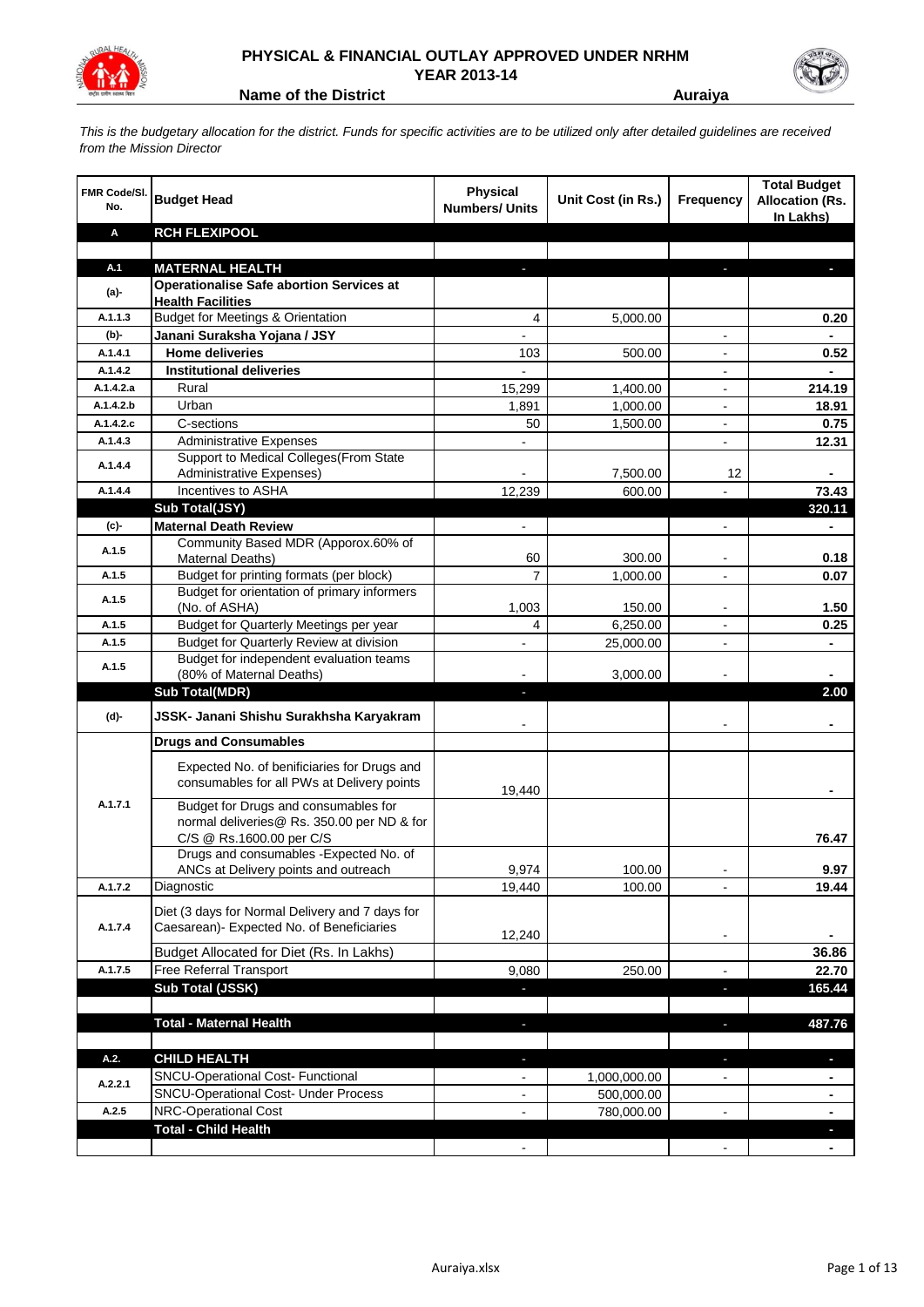| FMR Code/SI.<br>No. | <b>Budget Head</b>                                                                      | <b>Physical</b><br><b>Numbers/ Units</b> | Unit Cost (in Rs.) | Frequency                | <b>Total Budget</b><br><b>Allocation (Rs.</b><br>In Lakhs) |
|---------------------|-----------------------------------------------------------------------------------------|------------------------------------------|--------------------|--------------------------|------------------------------------------------------------|
| A.3                 | <b>FAMILY PLANNING</b>                                                                  |                                          |                    |                          |                                                            |
| A.3.1               | <b>Terminal/Limiting Methods</b>                                                        |                                          |                    |                          |                                                            |
|                     | Orientation workshop, dissemination of                                                  |                                          |                    |                          |                                                            |
| A.3.1.1             | manuals on FP standards & quality                                                       |                                          |                    |                          |                                                            |
|                     | assurance of sterilisation services, fixed day                                          |                                          |                    |                          |                                                            |
|                     | planning meeting<br>Female Sterilisation Camps Proposed                                 | 1<br>112                                 | 25,000.00          |                          | 0.25                                                       |
| A.3.1.2<br>A.3.1.3  |                                                                                         |                                          | 2,000.00           |                          | 2.24                                                       |
| A.3.1.4             | <b>NSV Camps Proposed</b><br><b>Compensation for Female Sterilisation</b>               | 28                                       | 3,500.00           | $\blacksquare$           | 0.98                                                       |
|                     | Compensation for male sterilization/NSV                                                 | 2,500                                    | 1,000.00           | $\overline{\phantom{a}}$ | 25.00                                                      |
| A.3.1.5             | Acceptance                                                                              | 50                                       | 1,500.00           | $\overline{\phantom{a}}$ | 0.75                                                       |
|                     | Orientation Workshop on accreditation of                                                |                                          |                    |                          |                                                            |
| A.3.1.6             | private providers to provide sterilization                                              |                                          |                    |                          |                                                            |
|                     | services                                                                                | 1                                        | 10,000.00          |                          | 0.10                                                       |
| A.3.2               | <b>Spacing Methods</b>                                                                  |                                          |                    |                          |                                                            |
| A.3.2.2             | IUD services at health facilities (including                                            |                                          |                    |                          |                                                            |
|                     | fixed day services at Sub Centres-L1)                                                   | 11                                       | 3,000.00           |                          | 0.33                                                       |
|                     | IUD services at health facilities (including                                            |                                          |                    |                          |                                                            |
| A.3.2.3             | fixed day services at Sub Centre-L1 ) No. of                                            |                                          |                    |                          |                                                            |
|                     | <b>IUCD</b> insertions                                                                  | 3,000                                    | 20.00              |                          | 0.60                                                       |
|                     | POL for Family Planning/ Others (including                                              |                                          |                    |                          |                                                            |
|                     | additional mobility support to surgeon's team                                           |                                          |                    |                          |                                                            |
| A.3.3               | if req)-Budget given according to total nos.                                            |                                          |                    |                          |                                                            |
|                     | of Female Sterilization Camps.                                                          | 112                                      | 1,000.00           |                          | 1.12                                                       |
| A.3.5.2             | <b>Performance rewards</b>                                                              |                                          |                    |                          |                                                            |
|                     |                                                                                         |                                          |                    |                          |                                                            |
|                     | Division level: Rs. 11.25 Lakh @ Rs.                                                    |                                          |                    |                          |                                                            |
|                     | 62,500/- per division (Rs.20,000 for 1st, Rs.                                           |                                          |                    |                          |                                                            |
|                     | 15,000 for 2nd and Rs. 10,000 for 3rd                                                   |                                          |                    |                          |                                                            |
|                     | position for best performing tubectomy<br>surgeon at each division, Rs. 15,000 for best |                                          |                    |                          |                                                            |
|                     | performing NSV surgeon, and Rs.2000/- for                                               |                                          |                    |                          |                                                            |
|                     | best SN and Rs.500/- for best ANM).                                                     |                                          |                    |                          |                                                            |
|                     |                                                                                         |                                          | 62,500.00          |                          |                                                            |
| A.3.5.3             | <b>World Population Day' celebration</b>                                                | $\overline{a}$                           |                    | $\blacksquare$           | -                                                          |
|                     | For District level activities                                                           | 1                                        | 100,000.00         | $\blacksquare$           | 1.00                                                       |
|                     | For Block level activities                                                              | $\overline{7}$                           | 10,000.00          |                          | 0.70                                                       |
| A.3.5.4             | Other strategies/ activities                                                            |                                          |                    |                          | $\overline{\phantom{0}}$                                   |
|                     | Orientation of district nodal officers for<br>change in FP Beema Policy-No. of          |                                          |                    |                          |                                                            |
| A.3.5.4.2           | Workshops                                                                               | 1                                        | 10,000.00          |                          | 0.10                                                       |
|                     | <b>Total -Family Planning</b>                                                           |                                          |                    | ٠                        | 33.17                                                      |
|                     |                                                                                         |                                          |                    |                          |                                                            |
|                     | ADOLESCENT REPRODUCTIVE AND                                                             |                                          |                    |                          |                                                            |
| A.4                 | <b>SEXUAL HEALTH / ARSH</b>                                                             |                                          |                    | ÷                        | -                                                          |
| A.4.1.4             | <b>Operating Expenses</b>                                                               | $\blacksquare$                           |                    | $\blacksquare$           | $\blacksquare$                                             |
|                     | For Existing Clinics                                                                    | $\overline{\phantom{a}}$                 | 2,500.00           | 12                       |                                                            |
| A.4.2               | <b>School Health programme</b>                                                          | $\blacksquare$                           |                    | $\frac{1}{2}$            | $\overline{\phantom{0}}$                                   |
|                     | Dissemination of Guidelines for School                                                  |                                          |                    |                          |                                                            |
| A.4.2.1             | Health Programme (14 Nos. for each Block                                                |                                          |                    |                          |                                                            |
|                     | and 7 Nos. for District Level)                                                          | 105                                      | 75.00              | 1                        | 0.08                                                       |
| A.4.2.2             | Convergence Meeting at Block level (Twice                                               |                                          |                    |                          |                                                            |
|                     | in a year)                                                                              | 7                                        | 2,500.00           | 2                        | 0.35                                                       |
| A.4.2.3             | Mobility Support (For Block Level)                                                      | $\overline{7}$                           | 25,000.00          | 6                        | 10.50                                                      |
| A.4.3               | Other strategies/activities                                                             | $\blacksquare$                           |                    | $\overline{\phantom{a}}$ | $\blacksquare$                                             |
| A.4.3.2             | <b>Menstrual Hygiene</b>                                                                | $\blacksquare$                           |                    | $\overline{\phantom{a}}$ | $\blacksquare$                                             |
|                     | No.of Blocks                                                                            | $\blacksquare$                           |                    |                          |                                                            |
|                     | No.of ASHAs                                                                             | $\blacksquare$                           |                    |                          |                                                            |
|                     | One Planning & Sensitization meeting at                                                 |                                          |                    |                          |                                                            |
|                     | Dist.level @Rs.5000/-meeting                                                            |                                          | 5,000.00           |                          |                                                            |
|                     | One Review & Refresher meeting at                                                       |                                          |                    |                          |                                                            |
|                     | Dist.level @Rs.5000/-meeting                                                            |                                          | 5,000.00           | $\blacksquare$           |                                                            |
|                     | Reporting Register for District & Blocks                                                |                                          |                    |                          |                                                            |
|                     | @Rs.30/-register                                                                        |                                          | 30.00              | $\blacksquare$           |                                                            |
|                     | Reporting Register for ASHA @Rs.30/-registe                                             |                                          | 30.00              | ÷                        |                                                            |
|                     | Storage Almirahs for District & Blocks                                                  |                                          |                    |                          |                                                            |
|                     | @Rs.5000/- Almirahs<br>2 Flex banner with hanging rod per                               |                                          | 5,000.00           | $\blacksquare$           |                                                            |
|                     | block/Dist.@Rs.500/-banner                                                              |                                          | 500.00             |                          |                                                            |
|                     | <b>Sub-total ARSH</b>                                                                   |                                          |                    |                          | 10.93                                                      |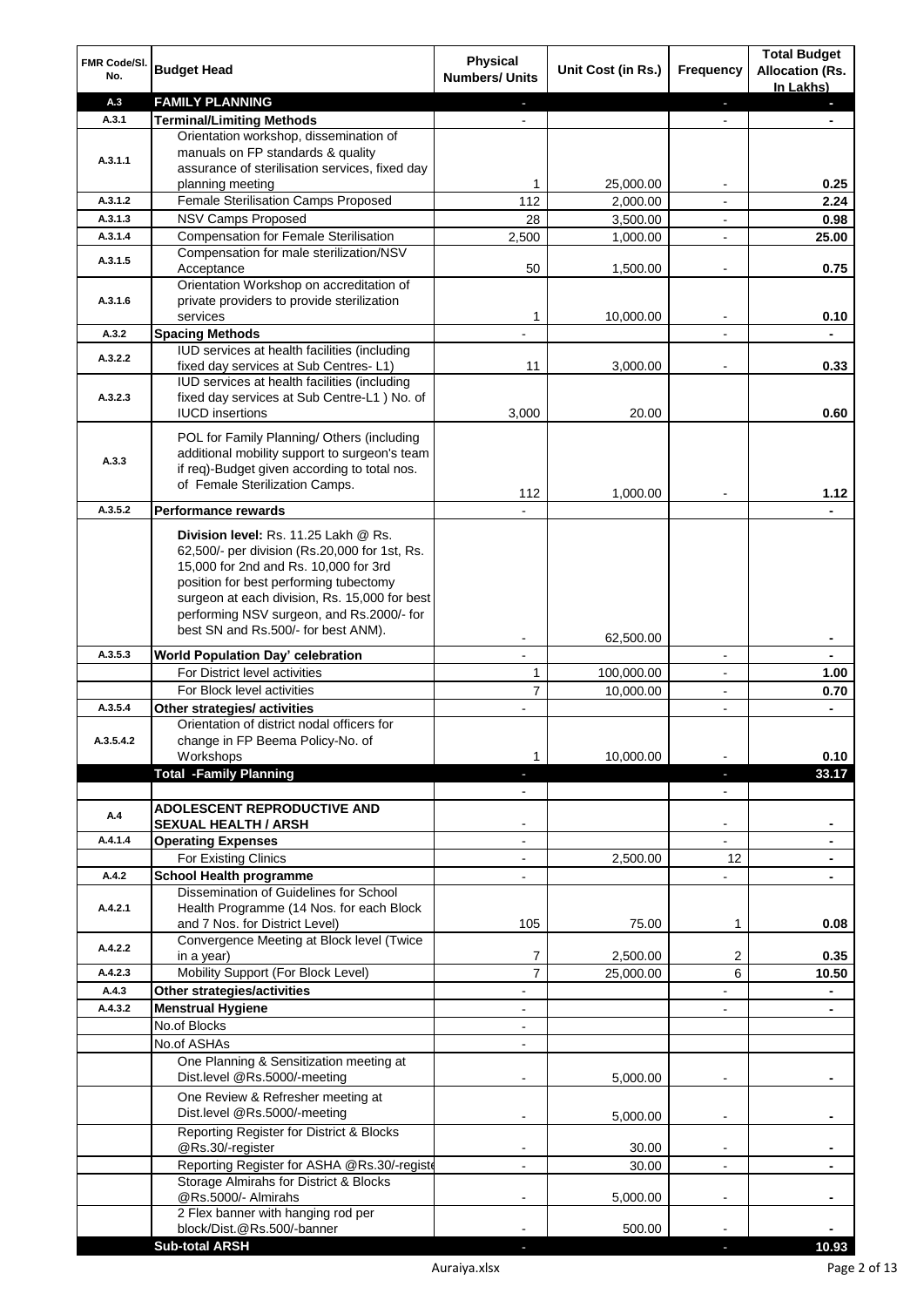| FMR Code/SI.<br>No. | <b>Budget Head</b>                                                                               | <b>Physical</b><br><b>Numbers/ Units</b> | Unit Cost (in Rs.) | Frequency                | <b>Total Budget</b><br><b>Allocation (Rs.</b><br>In Lakhs) |
|---------------------|--------------------------------------------------------------------------------------------------|------------------------------------------|--------------------|--------------------------|------------------------------------------------------------|
|                     |                                                                                                  |                                          |                    | $\overline{\phantom{a}}$ | $\blacksquare$                                             |
| A.5                 | <b>URBAN RCH (focus on Urban slums)</b>                                                          | ٠                                        |                    | ٠                        | ı                                                          |
| A.5.2               | <b>Human Resource for Urban Health</b>                                                           |                                          |                    |                          |                                                            |
| A.5.2.1             | Doctors/Mos                                                                                      | 1                                        | 36,000.00          | 6                        | 2.16                                                       |
| A.5.2.4             | <b>ANM</b>                                                                                       | 1                                        | 9,900.00           | 6                        | 0.59                                                       |
| A.5.2.5             | <b>Staff Nurse</b>                                                                               | $\mathbf{1}$                             | 16,500.00          | 6                        | 0.99                                                       |
| A.5.2.12            | Sweeper cum Choukidar                                                                            | $\mathbf{1}$                             | 4,950.00           | 6                        | 0.30                                                       |
| A.5.3               | Operating expenses for UHP and UHC                                                               |                                          |                    |                          |                                                            |
|                     | Rent @7000/Month/Centre                                                                          | 1                                        | 7,000.00           | 6                        | 0.42                                                       |
|                     | Telephone Bills @ 1000/Month/Centre                                                              | 1                                        | 1,000.00           | 6                        | 0.06                                                       |
|                     | Electricity Bills @ 1500/Month/Centre                                                            | $\mathbf{1}$                             | 1,500.00           | 6                        | 0.09                                                       |
|                     | Contingency @ 500/Month/Centre                                                                   | $\mathbf{1}$                             | 500.00             | 6                        | 0.03                                                       |
|                     | <b>Total- Urban Health</b>                                                                       |                                          |                    | ٠                        | 4.64                                                       |
|                     |                                                                                                  |                                          |                    |                          |                                                            |
| A.7                 | <b>PNDT Activities</b>                                                                           |                                          |                    |                          |                                                            |
| A.7.1               | <b>Support to PC-PNDT Cells</b>                                                                  |                                          |                    |                          |                                                            |
|                     | <b>Divisional Level</b>                                                                          |                                          |                    |                          |                                                            |
|                     | Remuneration of Data Assistant (At Each                                                          |                                          |                    |                          |                                                            |
|                     | Division PC-PNDT Cell)<br>Contingency for the operation of cell @                                | ۰                                        | 17,000.00          | 12                       |                                                            |
|                     | Rs.20000/-                                                                                       |                                          | 20,000.00          | 1                        |                                                            |
|                     | One time office setup cost @ Rs.100000/-                                                         |                                          | 100,000.00         | $\mathbf{1}$             |                                                            |
|                     | <b>District Level</b>                                                                            | $\overline{\phantom{0}}$                 |                    |                          |                                                            |
|                     | Remuneration of Data Entry Operator (At                                                          |                                          |                    |                          |                                                            |
|                     | Each District PC-PNDT Cell)                                                                      | 1                                        | 10,000.00          | 12                       | 1.20                                                       |
|                     | Contingency for the operation of cell @                                                          |                                          |                    |                          |                                                            |
|                     | Rs.20000/-                                                                                       | 1                                        | 20,000.00          | 1                        | 0.20                                                       |
|                     | One time office setup cost @ Rs. 50000/-                                                         | 1                                        | 50,000.00          | 1                        | 0.50                                                       |
| A.7.2               | <b>Other PNDT activities</b>                                                                     |                                          |                    |                          |                                                            |
|                     | Visit of division level inspection committees (<br>TA/DA of Additional Director will be incurred |                                          |                    |                          |                                                            |
| A.7.2.3             | from this amount) @ Rs.30000 for 10 visit in                                                     |                                          |                    |                          |                                                            |
|                     | a year                                                                                           |                                          | 3,000.00           | 10                       |                                                            |
|                     | Orientation of members of the district                                                           |                                          |                    |                          |                                                            |
| A.7.2.8             | advisory committees at Division Levels (No.                                                      |                                          |                    |                          |                                                            |
|                     | of Workshops)<br>District Level Sensitization (No. of                                            |                                          | 25,000.00          | 1                        |                                                            |
| A.7.2.10            | Workshops)                                                                                       | 1                                        | 10,000.00          | 1                        | 0.10                                                       |
|                     | <b>Total-PC-PNDT</b>                                                                             |                                          |                    | U                        | 2.00                                                       |
|                     |                                                                                                  |                                          |                    |                          |                                                            |
| A.8                 | <b>Human Resources</b>                                                                           | ÷.                                       |                    | ÷.                       | ٠                                                          |
| A.8.1               | <b>Contractual Staff &amp; Services</b>                                                          | $\blacksquare$                           |                    | $\overline{\phantom{0}}$ |                                                            |
| A.8.1.1.1.f         | Honoraria for ANMs at Sub Centres                                                                | 18                                       | 10,000.00          | 6                        | 10.80                                                      |
| A.8.1.1.2.f         | Honoraria for Staff Nurses - SNCU                                                                |                                          | 16,500.00          | 6                        |                                                            |
| A.8.1.1.2.f         | Honoraria for Staff Nurses -NRC                                                                  | -                                        | 16,500.00          | 6                        |                                                            |
| A.8.1.2.1           | Honoraria for Laboratory Technicians                                                             | 4                                        | 11,880.00          | 6                        | 2.85                                                       |
| A.8.1.3.5.d         | Honoraria for Paediatricians- Child Health                                                       |                                          | 48,000.00          | 6                        | $\blacksquare$                                             |
| A.8.1.3.7           | Honoraria for Dental Doctors                                                                     |                                          | 35,000.00          | 6                        | $\blacksquare$                                             |
|                     | Honoraria for M.O.(Training Coordinators for                                                     |                                          |                    |                          |                                                            |
| A.8.1.5.8           | training NRCs/SNCUs)                                                                             |                                          | 36,000.00          | 6                        |                                                            |
| A.8.1.7.2           | Honoraria for X-Ray Technicians                                                                  | 2                                        | 11,800.00          | 6                        | 1.42                                                       |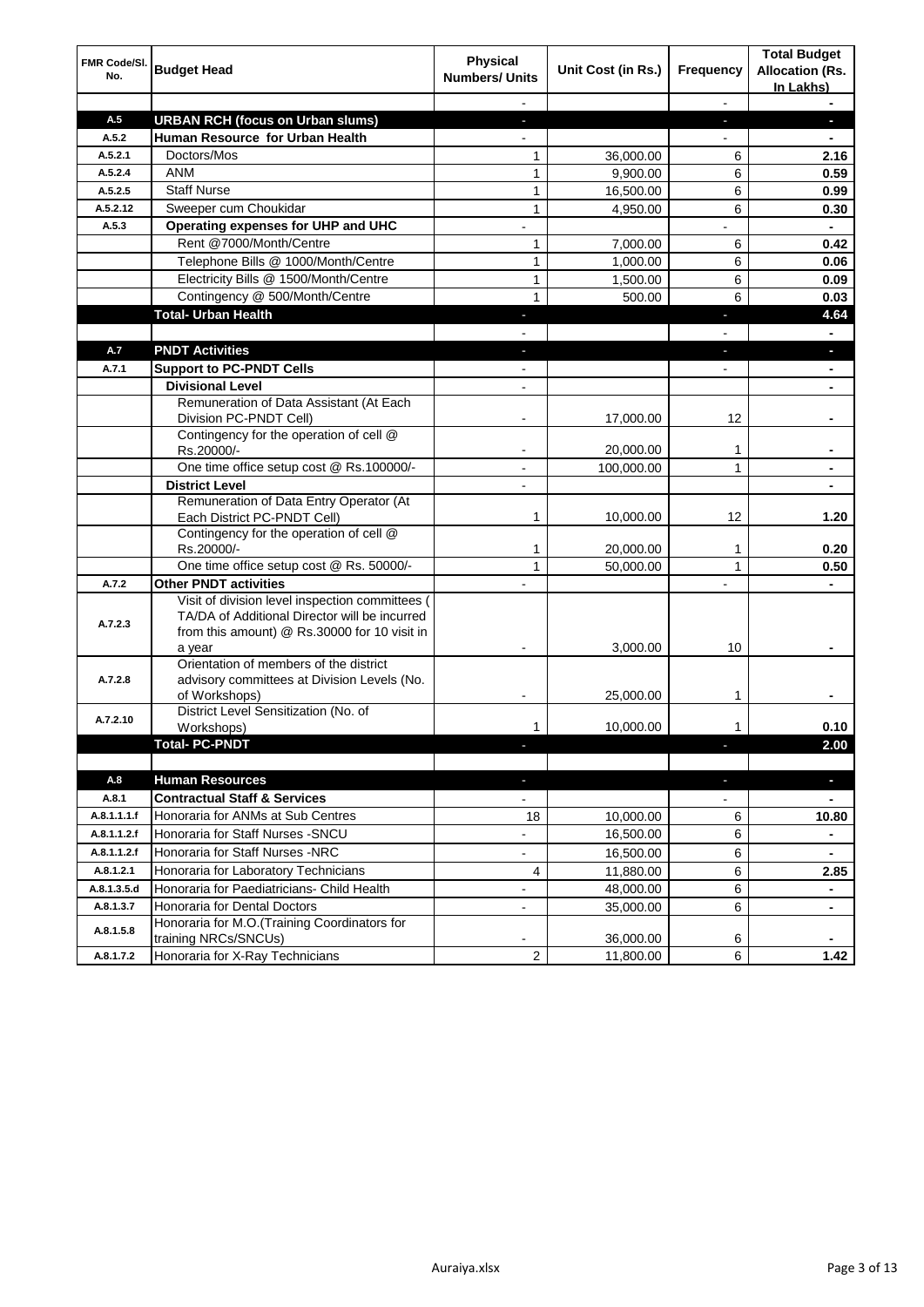| FMR Code/SI.<br>No. | <b>Budget Head</b>                                             | <b>Physical</b><br><b>Numbers/ Units</b> | Unit Cost (in Rs.) | Frequency                | <b>Total Budget</b><br><b>Allocation (Rs.</b><br>In Lakhs) |
|---------------------|----------------------------------------------------------------|------------------------------------------|--------------------|--------------------------|------------------------------------------------------------|
| A.8.1.7.4           | <b>School Health Teams (Exclusively for SH)</b>                | $\overline{\phantom{a}}$                 |                    |                          |                                                            |
| A.8.1.7.4.a         | Honoraria for Medical Officers                                 | $\blacksquare$                           |                    |                          |                                                            |
|                     | No. of MBBS Doctors-Existing                                   | 3                                        | 36,000.00          | 6                        | 6.48                                                       |
|                     | No. of MBBS Doctors-New                                        | $\overline{\mathbf{4}}$                  | 36,000.00          | 2                        | 2.88                                                       |
|                     | No. of BDS Doctors-Existing                                    |                                          | 35,000.00          | 6                        | $\blacksquare$                                             |
|                     | No. of AYUSH Doctors-Existing                                  |                                          | 24,000.00          | 6                        |                                                            |
|                     | No. of AYUSH Doctors-New                                       | 14                                       | 24,000.00          | $\overline{2}$           | 6.72                                                       |
| A.8.1.7.4.b         | <b>Honoraria for Physiotherapists</b>                          | $\overline{\phantom{0}}$                 | 11,880.00          | 6                        | $\blacksquare$                                             |
| A.8.1.7.4.c         | <b>Honoraria for Dental Hygienists</b>                         | $\overline{a}$                           | 11,880.00          | 6                        | $\blacksquare$                                             |
| A.8.1.7.4.d         | Honoraria for Ophthalmic Assistants                            | $\overline{\phantom{a}}$                 | 11,880.00          | 6                        | $\blacksquare$                                             |
| A.8.1.7.4.e         | Honoraria for Staff Nurses/GNMs-Existing                       | $\overline{\phantom{a}}$                 | 16,500.00          | 6                        | $\blacksquare$                                             |
|                     | Honoraria for Staff Nurses/GNMs-New                            | 3                                        | 16,500.00          | $\overline{2}$           | 0.99                                                       |
| A.8.1.7.4.g         | Honoraria for ANMs-Existing                                    |                                          | 10,000.00          | 6                        |                                                            |
|                     | Honoraria for ANMs-New                                         | 11                                       | 10,000.00          | $\overline{c}$           | 2.20                                                       |
|                     | Honoraria for FP Counsellors(@ Rs.9300/-                       |                                          |                    |                          |                                                            |
| A.8.1.7.5.1         | (Rs.9000/-Honoraria and 300/-for                               |                                          |                    |                          |                                                            |
|                     | communication support)                                         | 5                                        | 9,300.00           | 6                        | 2.79                                                       |
| A.8.1.7.5.2         | <b>Honoraria for ARSH Counsellors</b>                          |                                          | 12,000.00          | 6                        |                                                            |
| A.8.1.7.5.4         | <b>Honoraria for Nutritionist-NRC</b>                          | ÷.                                       | 15,000.00          | 6                        | $\blacksquare$                                             |
|                     | Honoraria for Staff under Routine                              | $\overline{\phantom{0}}$                 |                    |                          | $\blacksquare$                                             |
|                     | <b>Immunization</b><br>Refrigerator Mechanics-District Level   | $\overline{a}$                           | 16,500.00          | 6                        |                                                            |
|                     | Cold Chain Handlers-District Level                             | $\mathbf{1}$                             | 9,900.00           | 6                        | 0.59                                                       |
| A.8.1.7.7           | Vaccine Store Keepers-Division Level                           | ÷                                        | 22,000.00          | 6                        |                                                            |
|                     | Refrigerator Mechanics-Division Level                          | $\frac{1}{2}$                            | 16,500.00          | 6                        | $\blacksquare$                                             |
|                     | Vaccine Van Drivers-Division Level                             | ÷                                        | 16,500.00          | 6                        | $\blacksquare$                                             |
|                     | Cold Chain Handlers-Division Level                             |                                          | 9,900.00           | 6                        |                                                            |
| A.8.1.9             | <b>Honoraria for Data Entry Operators</b>                      | $\overline{a}$                           | 8,800.00           | 6                        | $\blacksquare$                                             |
| A.8.1.11.f          | <b>Honoraria for Caretakers-NRC</b>                            | $\overline{\phantom{0}}$                 | 4,000.00           | 6                        | $\blacksquare$                                             |
| A.8.1.11.f          | <b>Honoraria for Cooks-NRC</b>                                 |                                          | 5,000.00           | 6                        |                                                            |
|                     | <b>TOTAL - HUMAN RESOURCE</b>                                  |                                          |                    |                          | 37.72                                                      |
|                     |                                                                |                                          |                    |                          |                                                            |
| A.9                 | <b>TRAINING</b>                                                | a.                                       |                    | a.                       |                                                            |
|                     |                                                                |                                          |                    |                          |                                                            |
| A.9.3               | <b>Maternal Health Training</b>                                | P.                                       |                    | ь                        |                                                            |
| A.9.3.1             | <b>Skilled Attendance at Birth / SBA</b>                       |                                          |                    |                          |                                                            |
| A.9.3.1.1           | Setting up of SBA Training Centres                             | 1                                        | 25.000.00          |                          | 0.25                                                       |
|                     | <b>Training of Staff Nurses in SBA</b>                         |                                          |                    |                          | -                                                          |
| A.9.3.1.4           | Total Batches to be conducted (4 Per Batch)@                   |                                          |                    |                          |                                                            |
|                     | Rs.103300/ Batch                                               | 5                                        | 103,300.00         |                          | 5.17                                                       |
| A.9.3.4             | Safe Abortion Services Training                                |                                          |                    |                          |                                                            |
|                     | Training of Medical Officers in safe                           |                                          |                    |                          |                                                            |
| A.9.3.4.2           | abortion                                                       |                                          |                    |                          |                                                            |
|                     | Total Batches to be conducted @ Rs.52000                       |                                          |                    |                          |                                                            |
|                     | /batch                                                         | ۰                                        | 52,000.00          |                          |                                                            |
| A.9.3.5             | RTI / STI Training                                             |                                          |                    | -                        |                                                            |
|                     | <b>Training of Medical Officers in RTI/STI</b>                 |                                          |                    |                          |                                                            |
| A.9.3.5.3           | Total Batches to be conducted @ Rs.72600                       |                                          |                    |                          |                                                            |
|                     | /batch<br>Sub Total - Maternal Health Training                 | 1                                        | 72,600.00          |                          | 0.73                                                       |
|                     |                                                                |                                          |                    |                          | 6.14                                                       |
|                     |                                                                |                                          |                    |                          |                                                            |
| A.9.5               | <b>Child Health Training</b>                                   | a.                                       |                    | ٠                        | $\overline{\phantom{a}}$                                   |
| A.9.5.2.2           | <b>F-IMNCI Training for Medical Officers</b>                   |                                          |                    |                          |                                                            |
|                     | <b>Total Training Load</b>                                     |                                          |                    |                          |                                                            |
|                     | <b>Batch Size/Participants</b>                                 | 16                                       |                    |                          |                                                            |
|                     | No. of Batches                                                 |                                          | 212,900.00         | $\overline{\phantom{0}}$ |                                                            |
|                     | Total Batches to be observed(25% of                            | ۰                                        | 7,500.00           |                          |                                                            |
| A.9.5.2.3           | organized batches)<br><b>F-IMNCI Training for Staff Nurses</b> | ۰                                        |                    | $\overline{a}$           |                                                            |
|                     | <b>Total Training Load</b>                                     |                                          |                    |                          |                                                            |
|                     | <b>Batch Size/Participants</b>                                 | $\blacksquare$                           |                    |                          |                                                            |
|                     | No. of Batches                                                 |                                          | 206,900.00         | ÷.                       |                                                            |
|                     |                                                                |                                          |                    |                          |                                                            |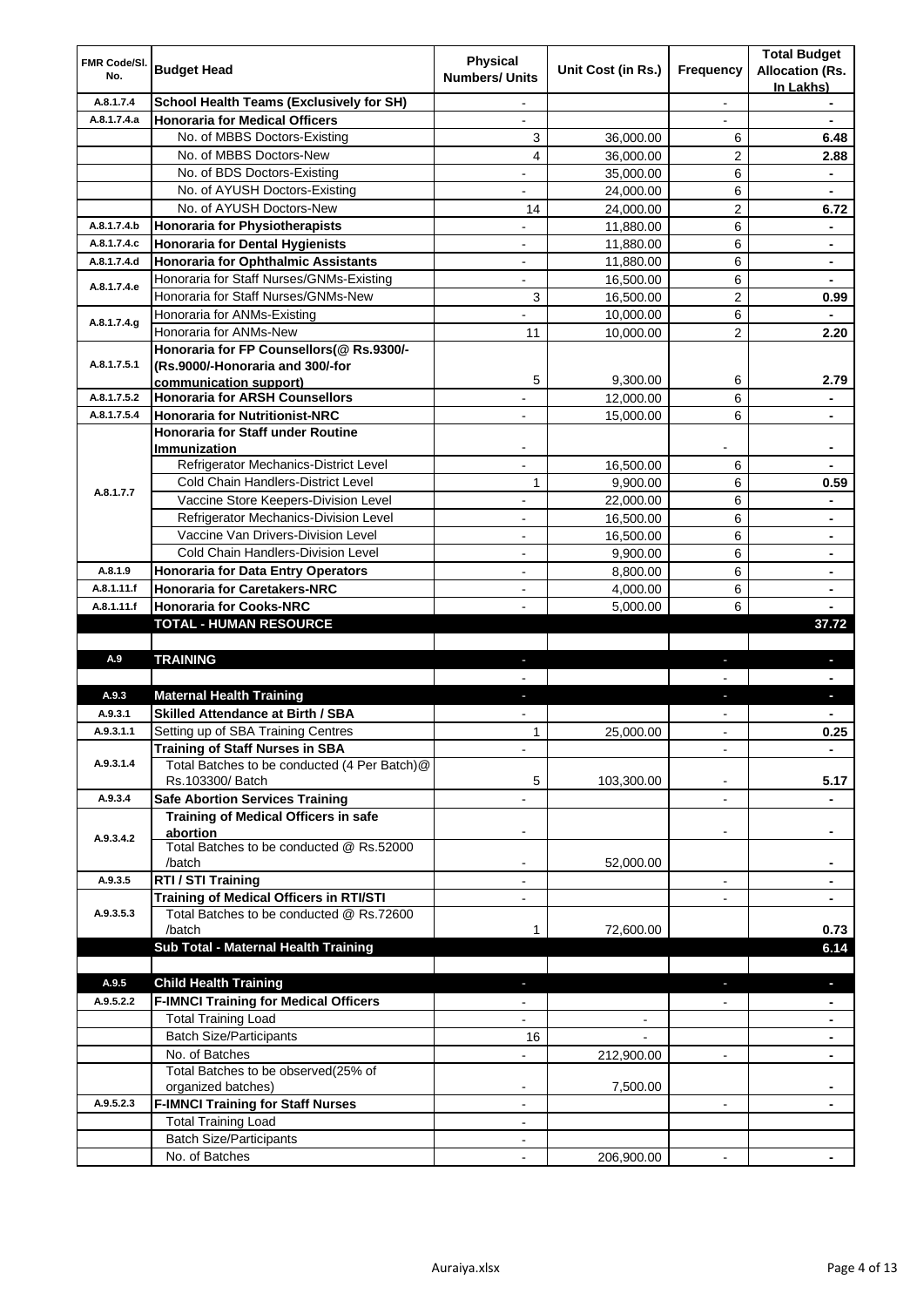| <b>FMR Code/SI.</b><br>No. | <b>Budget Head</b>                                                             | <b>Physical</b><br><b>Numbers/ Units</b> | Unit Cost (in Rs.) | Frequency      | <b>Total Budget</b><br><b>Allocation (Rs.</b><br>In Lakhs) |
|----------------------------|--------------------------------------------------------------------------------|------------------------------------------|--------------------|----------------|------------------------------------------------------------|
|                            | Total Batches to be observed(25% of<br>organized batches)                      |                                          | 7,500.00           |                |                                                            |
| A.9.5.5.2.a                | <b>IMNCI Plus(CCSP)-10 Days TOT for</b><br><b>Physicians</b>                   |                                          |                    | $\blacksquare$ | ٠                                                          |
|                            | <b>Total Training Load</b>                                                     |                                          |                    |                |                                                            |
|                            | <b>Batch Size/Participants</b>                                                 | 24                                       |                    |                |                                                            |
|                            | No. of Batches                                                                 |                                          | 576,300.00         |                |                                                            |
|                            | Total Batches to be observed(25% of                                            |                                          |                    |                |                                                            |
|                            | organized batches)<br>Sub Total- Child Health Training                         |                                          | 11,000.00          |                |                                                            |
|                            |                                                                                |                                          |                    |                |                                                            |
|                            | Adolescent Reproductive and Sexual Health/                                     |                                          |                    |                |                                                            |
| A.9.7                      | <b>ARSH Training</b>                                                           |                                          |                    |                |                                                            |
|                            | <b>ARSH training for ANMs/LHVs</b>                                             |                                          |                    |                |                                                            |
| A.9.7.4                    | Total Batches to be conducted@ Rs.71000/                                       |                                          |                    |                |                                                            |
|                            | <b>Batch</b>                                                                   | 3                                        | 71,000.00          |                | 2.13                                                       |
|                            | <b>Sub Total- ARSH Training</b>                                                |                                          |                    |                | 2.13                                                       |
| A.9.8.4.2                  | <b>Clinical Establishment Act</b>                                              | 1                                        | 798,000.00         |                | 7.98                                                       |
|                            |                                                                                |                                          |                    |                |                                                            |
|                            | <b>TOTAL - Training</b>                                                        |                                          |                    |                | 16.25                                                      |
|                            |                                                                                |                                          |                    |                |                                                            |
| A.10                       | <b>PROGRAMME MANAGEMENT</b>                                                    |                                          |                    |                | E.                                                         |
|                            | <b>District Programme Management Support</b>                                   |                                          |                    |                |                                                            |
| A.10.2                     | Unit                                                                           |                                          |                    |                |                                                            |
|                            | <b>Contractual Staffs for DPMSU</b>                                            |                                          |                    |                |                                                            |
| A.10.2.1                   | Honoraria for District Programme Manager                                       | 1                                        | 32,700.00          | 6              | 1.96                                                       |
| A.10.2.2                   | Honoraria for District Accounts Manager                                        | 1                                        | 26,650.00          | 6              | 1.60                                                       |
| A.10.2.3                   | Honoraria for District Data Manager(District                                   |                                          |                    |                |                                                            |
|                            | Data cum Account Assistant)                                                    | 1                                        | 18,150.00          | 6              | 1.09                                                       |
| A.10.2.7<br>A.10.2.8.1     | Honoraria for Office Assistant                                                 | 1<br>$\mathbf{1}$                        | 7,000.00           | 6<br>6         | 0.42<br>4.50                                               |
|                            | Operational Expenses for DPMU unit<br>Honoraria for District Community Process |                                          | 75,000.00          |                |                                                            |
| A.10.2.8.2                 | Manager                                                                        |                                          | 26,650.00          | 6              | 1.60                                                       |
|                            | Sub Total - DPMU                                                               |                                          |                    |                | 11.17                                                      |
|                            |                                                                                |                                          |                    |                |                                                            |
| A.10.3                     | <b>Block Programme Management Unit (BPMU)</b>                                  |                                          |                    |                |                                                            |
| A.10.3.1                   | Honoraria for Block Programme Managers                                         | 7                                        | 20.000.00          | 6              | 8.40                                                       |
| A.10.3.2                   | Honoraria for Block Accounts Managers                                          | $\overline{7}$                           | 10,000.00          | 6              | 4.20                                                       |
|                            | Sub Total - DPMU                                                               |                                          |                    | ä,             | 12.60                                                      |
|                            |                                                                                |                                          |                    |                |                                                            |
| A.10.6                     | <b>Concurrent Audit System</b>                                                 |                                          |                    | $\frac{1}{2}$  | $\blacksquare$                                             |
|                            | Budget For Block Units(Rs.1500 per<br>Block/Quarter)                           | 7                                        |                    |                | 0.42                                                       |
|                            | Budget For District (District HO Rs.                                           |                                          | 1,500.00           | 4              |                                                            |
|                            | 4500/Month)                                                                    | 1                                        | 4,500.00           | 12             | 0.54                                                       |
|                            | <b>Sub Total - Concurrent Audit</b>                                            |                                          |                    |                | 0.96                                                       |
|                            |                                                                                |                                          |                    |                |                                                            |
| A.10.7                     | <b>Mobility Support, Field Visits</b>                                          | $\overline{\phantom{a}}$                 |                    | $\blacksquare$ | $\blacksquare$                                             |
| A.10.7.2                   | Mobility Support-DPMU/District (2 Vehicles per                                 |                                          |                    |                |                                                            |
|                            | District per month)                                                            | 2                                        | 25,000.00          | 12             | 6.00                                                       |
| A.10.7.3                   | Mobility Support-BPMU/Block (1 Vehicle per<br>District per Month)              | 7                                        | 25,000.00          | 12             | 21.00                                                      |
|                            | Mobility Support for Div.PMU Division & AD                                     |                                          |                    |                |                                                            |
| A.10.7.4.1                 | Offices( 1 vehicle per Division)                                               |                                          | 25,000.00          | 12             |                                                            |
|                            | Sub Total - Mobility Support, Field Visits                                     |                                          |                    |                | 27.00                                                      |
|                            |                                                                                |                                          |                    |                |                                                            |
|                            | <b>TOTAL - Programme Management</b>                                            | e.                                       |                    | $\blacksquare$ | 51.73                                                      |
|                            |                                                                                |                                          |                    |                |                                                            |
|                            | <b>GRAND TOTAL- RCH FLEXIPOOL</b>                                              |                                          |                    |                | 644.20                                                     |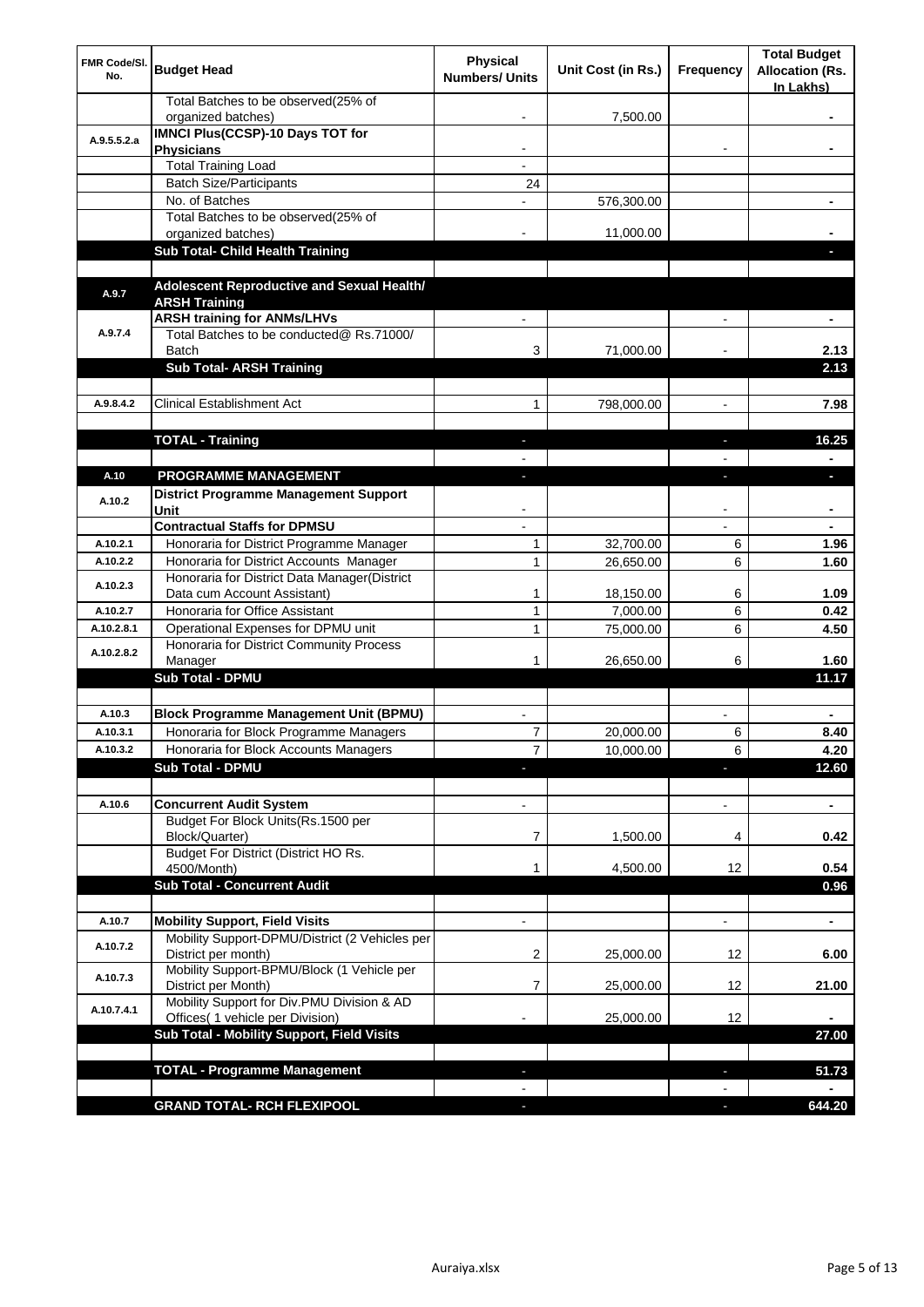| FMR Code/SI.<br>No.        | <b>Budget Head</b>                                                                                                                                                         | <b>Physical</b><br><b>Numbers/ Units</b> | Unit Cost (in Rs.) | <b>Frequency</b> | <b>Total Budget</b><br><b>Allocation (Rs.</b><br>In Lakhs) |
|----------------------------|----------------------------------------------------------------------------------------------------------------------------------------------------------------------------|------------------------------------------|--------------------|------------------|------------------------------------------------------------|
|                            |                                                                                                                                                                            |                                          |                    |                  |                                                            |
| B                          | <b>MISSION FLEXIPOOL</b>                                                                                                                                                   |                                          |                    | н                |                                                            |
| <b>B1</b>                  | <b>ASHA</b>                                                                                                                                                                |                                          |                    |                  |                                                            |
| B1.1.1.4.2                 | ASHA State Trainers - TOT (Module VI&VII)-<br>National Level-Cost of TA/DA                                                                                                 |                                          | 15,000.00          |                  |                                                            |
| B1.1.3.3                   | <b>Incentive for FP</b>                                                                                                                                                    |                                          |                    |                  |                                                            |
| B1.1.3.3.1                 | Incentive for ASHA @ Rs. 1000 if a couple<br>adopts permanent methods after 02<br>children(Assumed that 15.56 % clients<br>adopts permanent methods after 02<br>children). | 397                                      | 1.000.00           |                  | 3.97                                                       |
| B1.1.3.5                   | <b>Other incentive</b>                                                                                                                                                     |                                          |                    |                  |                                                            |
| B <sub>1.1</sub> , 3, 5, 1 | On taking Complicated On pregnancy cases<br>or New born cases to the health facility<br>@Rs.150/- case (up to 3 cases/year)                                                | 1,266                                    | 150.00             | 3                | 5.70                                                       |
| B1.1.3.5.3                 | Birth & Death Registration (For 30 birth & 9<br>deaths/ASHA) - Amount Approved 90% Only                                                                                    | 1,266                                    | 180.00             |                  | 2.05                                                       |
| B1.1.3.5.5                 | TA/DA for attending Monthly Meetings<br>@Rs.100/Meeting - Amount Approved 90%                                                                                              |                                          |                    |                  |                                                            |
|                            | Only                                                                                                                                                                       | 1,266                                    | 100.00             | 12               | 13.67                                                      |
| B1.1.3.5.6                 | Maternal Death Audit Information<br>(@Rs.200/Case)-Amount Approved 50%                                                                                                     |                                          |                    |                  |                                                            |
|                            | Only                                                                                                                                                                       | 100                                      | 200.00             |                  | 0.10                                                       |
| B1.1.3.5.12                | Incentives to ASHA Sangini(@Rs.150 for                                                                                                                                     |                                          |                    |                  |                                                            |
| B1.1.3.6                   | one field visit and 20 visits per month)<br><b>Other Activities</b>                                                                                                        | $\overline{\phantom{a}}$                 | 3,000.00           | 10               | -<br>$\blacksquare$                                        |
|                            | ASHA Divas/Annual ASHA Samellan-                                                                                                                                           |                                          |                    |                  |                                                            |
| B1.1.3.6.1                 | (Amount Approved 70% Only)                                                                                                                                                 | 1,266                                    | 250.00             |                  | 2.22                                                       |
|                            | <b>ASHA Payment Voucher</b>                                                                                                                                                | 1,266                                    | 25.00              |                  | 0.32                                                       |
| B1.1.3.6.3                 | <b>ASHA Master Payment Register</b>                                                                                                                                        | $\overline{7}$                           | 150.00             |                  | 0.01                                                       |
|                            | <b>ASHA Sangini Format</b>                                                                                                                                                 | 52                                       | 50.00              |                  | 0.03                                                       |
| B1.1.4                     | Awards to ASHA's/Link workers                                                                                                                                              | 7                                        | 5,000.00           | $\overline{a}$   | 0.35                                                       |
| B1.1.5                     | <b>ASHA Resource Centre/ASHA Mentoring</b><br>Group                                                                                                                        |                                          |                    |                  |                                                            |
| B1.1.5.4                   | Mobility Costs ASHA Mentoring Group for<br>district*4 meetings@Rs.2500/meeting                                                                                             | 4                                        | 2,500.00           |                  | 0.10                                                       |
|                            | Sub Total - ASHA                                                                                                                                                           |                                          |                    |                  | 28.51                                                      |
|                            |                                                                                                                                                                            |                                          |                    |                  |                                                            |
| <b>B2</b>                  | <b>Untied Funds</b>                                                                                                                                                        |                                          |                    |                  |                                                            |
| <b>B2.1</b>                | No. of CHCs/SDH and Amount Approved 71%<br>Only                                                                                                                            | 7                                        | 50,000.00          | 1                | 2.49                                                       |
| B <sub>2.2</sub>           | No. of PHCs and Amount Approved 93% Only                                                                                                                                   | 25                                       | 25,000.00          | 1                | 5.81                                                       |
| <b>B2.3</b>                | No. of Sub Centres and Amount Approved<br>46% Only<br>No. of VHNSCs and Amount Approved 36%                                                                                | 157                                      | 10,000.00          | 1                | 7.22                                                       |
| B <sub>2.4</sub>           | Only<br><b>Sub Total - Untied Funds</b>                                                                                                                                    | 441                                      | 10,000.00          | 1                | 15.88<br>31.40                                             |
|                            |                                                                                                                                                                            | $\overline{\phantom{a}}$                 |                    | $\blacksquare$   | $\blacksquare$                                             |
| <b>B.3</b>                 | <b>Annual Maintenance Grants</b>                                                                                                                                           | $\overline{\phantom{a}}$                 |                    | b.               | ٠                                                          |
| <b>B3.1</b>                | No. of CHCs and Amount Approved 70% Only                                                                                                                                   | 7                                        | 100,000.00         | 1                | 4.90                                                       |
| <b>B3.2</b>                | No. of PHCs and Amount Approved 69% Only                                                                                                                                   | 25                                       | 50,000.00          | 1                | 8.63                                                       |
| <b>B3.3</b>                | No. of Sub Centres and Amount Approved<br>49% Only                                                                                                                         | 157                                      | 10,000.00          | 1                | 7.69                                                       |
|                            | Sub Total - AMG                                                                                                                                                            |                                          |                    | Ξ                | 21.22                                                      |
|                            |                                                                                                                                                                            |                                          |                    |                  |                                                            |
| B.6                        | <b>Corpus Grants to HMS/RKS</b>                                                                                                                                            | a.                                       |                    | $\blacksquare$   | ٠                                                          |
| B6.1                       | District Hospitals (DH+DWH)                                                                                                                                                | $\mathbf{1}$                             |                    | $\blacksquare$   | $\blacksquare$                                             |
|                            | Amount Approved for District Hospitals                                                                                                                                     |                                          |                    |                  | 3.65                                                       |
| <b>B6.2</b>                | No. of CHCs and Amount Approved 90% Only                                                                                                                                   | 7                                        | 100,000.00         | 1                | 6.30                                                       |
| B6.3                       | No. of PHCs and Amount Approved 90% Only                                                                                                                                   | 25                                       | 50,000.00          |                  | 11.25                                                      |
|                            | <b>Sub Total - HMS/RKS</b>                                                                                                                                                 |                                          |                    |                  | 21.20                                                      |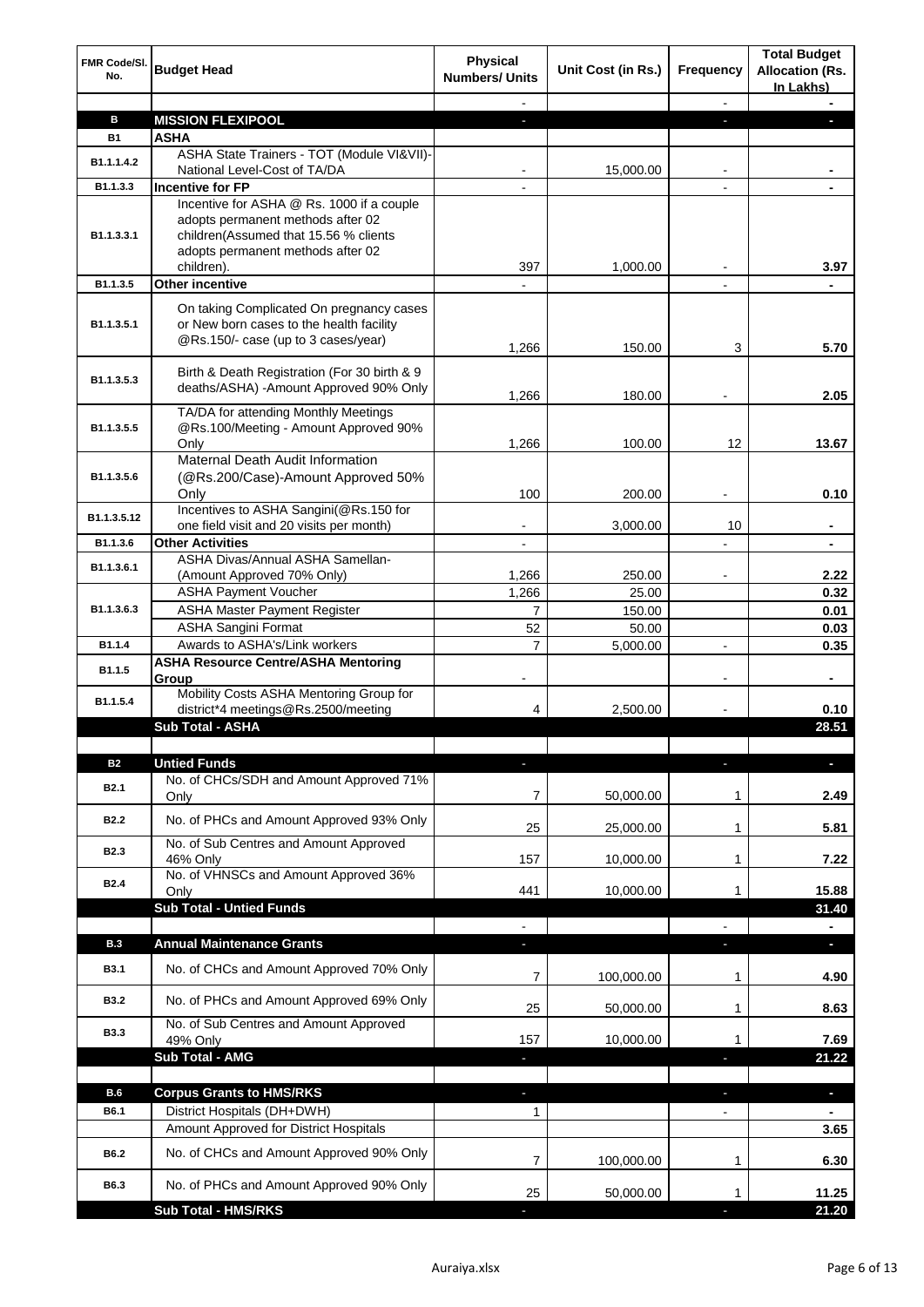| FMR Code/SI.<br>No. | <b>Budget Head</b>                                                                                   | <b>Physical</b><br><b>Numbers/ Units</b> | Unit Cost (in Rs.) | Frequency                | <b>Total Budget</b><br><b>Allocation (Rs.</b><br>In Lakhs) |
|---------------------|------------------------------------------------------------------------------------------------------|------------------------------------------|--------------------|--------------------------|------------------------------------------------------------|
|                     |                                                                                                      |                                          |                    |                          |                                                            |
| <b>B9</b>           | <b>Mainstreaming of AYUSH</b>                                                                        |                                          |                    |                          |                                                            |
| <b>B.9.1</b>        | <b>Medical Officers (Only AYUSH)</b>                                                                 |                                          |                    |                          |                                                            |
| B.9.1.1             | <b>Contractual Medical Officers</b><br><b>AYUSH Pharmacists</b>                                      | 18                                       | 24,000.00          | 6                        | 25.92                                                      |
| B.9.2               |                                                                                                      | $\overline{7}$                           | 9,000.00           | 6                        | 3.78<br>29.70                                              |
|                     | <b>Sub Total (AYUSH)</b>                                                                             |                                          |                    |                          |                                                            |
| <b>B10</b>          | <b>IEC-BCC Activities</b>                                                                            |                                          |                    |                          | ٠                                                          |
|                     | Implementation of BCC/IEC Activities at                                                              |                                          |                    |                          |                                                            |
| <b>B.10.2</b>       | district level                                                                                       |                                          |                    |                          | 3.00                                                       |
| B.10.5.2            | Printing of WIFS Cards, Referral Slips, etc                                                          |                                          |                    |                          | -                                                          |
|                     | WIFS Cards for School Children(No. of Cards)                                                         |                                          | 4.00               |                          |                                                            |
|                     | Sub Total (IEC/BCC)                                                                                  |                                          |                    |                          | 3.00                                                       |
|                     |                                                                                                      |                                          |                    |                          |                                                            |
| <b>B15</b>          | <b>Planning, Implementation and Monitoring</b>                                                       |                                          |                    |                          |                                                            |
| B <sub>15.2</sub>   | <b>Quality Assurance</b>                                                                             |                                          |                    |                          |                                                            |
| B15.2.2             | <b>Quality Assurance Committees</b>                                                                  |                                          |                    |                          |                                                            |
|                     | <b>Division Level</b>                                                                                |                                          |                    |                          |                                                            |
|                     | One time establishment @ Rs. 1.00 Lakh/<br>Division (Amount Approved 50% Only)                       |                                          | 100,000.00         | 1                        |                                                            |
|                     | Operational Expenses @Rs. 5000/month/                                                                |                                          |                    |                          |                                                            |
|                     | division (Amount Approved 50% Only)                                                                  |                                          | 5,000.00           | 12                       |                                                            |
|                     | <b>District Level</b>                                                                                |                                          |                    |                          |                                                            |
|                     | One time establishment @ Rs. 1.00 Lakh/<br>District (Amount Approved 50% Only)                       | 1                                        | 100,000.00         | 1                        | 0.50                                                       |
|                     | Operational Expenses @Rs. 5000/ Month/<br>District (Amount Approved 50% Only)                        | 1                                        | 5,000.00           | 12                       | 0.30                                                       |
| B15.2.4             | <b>Review meetings</b>                                                                               |                                          |                    | $\blacksquare$           |                                                            |
| B15.2.4.2           | <b>Division Level</b>                                                                                | $\blacksquare$                           |                    | $\blacksquare$           | $\blacksquare$                                             |
|                     | Review meetings @ Rs 10000/- per meeting<br>for 4 meeting per division (Amount Approved<br>50% Only) |                                          | 10,000.00          | 4                        |                                                            |
|                     | <b>District Level</b>                                                                                |                                          |                    |                          |                                                            |
|                     | Review meetings @ Rs 10000/- per meeting                                                             |                                          |                    |                          |                                                            |
|                     | for 4 meeting per District (Amount Approved                                                          |                                          |                    |                          |                                                            |
| B15.2.5             | 50% Only)<br><b>Other Block Level Activities</b>                                                     | 1                                        | 10.000.00          | 4                        | 0.20                                                       |
|                     | Block QA visioning meeting (Orienting                                                                |                                          |                    |                          |                                                            |
| B15.2.5.1           | <b>Block Officials on Facility Solutions Levels-</b><br>Amount Approved 50% Only)                    | 1                                        | 35,000.00          | 1                        | 0.18                                                       |
| B15.2.5.2           | Quality Management System (QMS) training<br>workshop - (Amount Approved 50% Only)                    |                                          |                    |                          |                                                            |
|                     | <b>Sub Total - Quality Assurance</b>                                                                 | 1                                        | 100,000.00         | 1<br>٥                   | 0.50<br>1.68                                               |
|                     |                                                                                                      | $\blacksquare$                           |                    | $\overline{\phantom{a}}$ | $\blacksquare$                                             |
| B15.3               | <b>Monitoring and Evaluation</b>                                                                     | $\blacksquare$                           |                    | $\blacksquare$           | $\blacksquare$                                             |
| B15.3.1.6.3         | Honoraria of Data Entry Operators for MCTS                                                           | $\overline{7}$                           | 11,000.00          | 6                        | 4.62                                                       |
| B15.3.2             | <b>Computerization HMIS and E-governance</b>                                                         |                                          |                    |                          |                                                            |
|                     | HMIS Operational Cost (excluding HR & Trainings)-                                                    |                                          |                    |                          |                                                            |
|                     | Expenses for Internet @1500/month/<br>computer for 951 Nos<br>Expenses for Internet Rs.750/pm/block  | 7                                        | 1,500.00           | 12                       | 1.26                                                       |
|                     | computer(new) for 820 Nos.                                                                           | 7                                        | 750.00             | 12                       | 0.63                                                       |
| B15.3.2.1.a         | Expenses for Internet Data Card<br>@Rs.750/pm/Computer (new) for 75 Nos.                             | 1                                        | 750.00             | 12                       | 0.09                                                       |
|                     | Expenses for Internet Data Card                                                                      |                                          |                    |                          |                                                            |
|                     | @Rs.750/pm/Computer (new) for 18 Nos.                                                                |                                          |                    |                          |                                                            |
|                     |                                                                                                      |                                          | 750.00             | 12                       |                                                            |
| B15.3.2.1.d         | Other Office and admin expenses<br>Maintenance of Computers/AMC/etc -HMIS                            |                                          |                    |                          |                                                            |
| B15.3.2.1.d.2       | (Block -PHC/CHC,CH, CMF (M/F) Old<br>@Rs. 4000/unit for 951 no.                                      | 7                                        | 4,000.00           |                          | 0.28                                                       |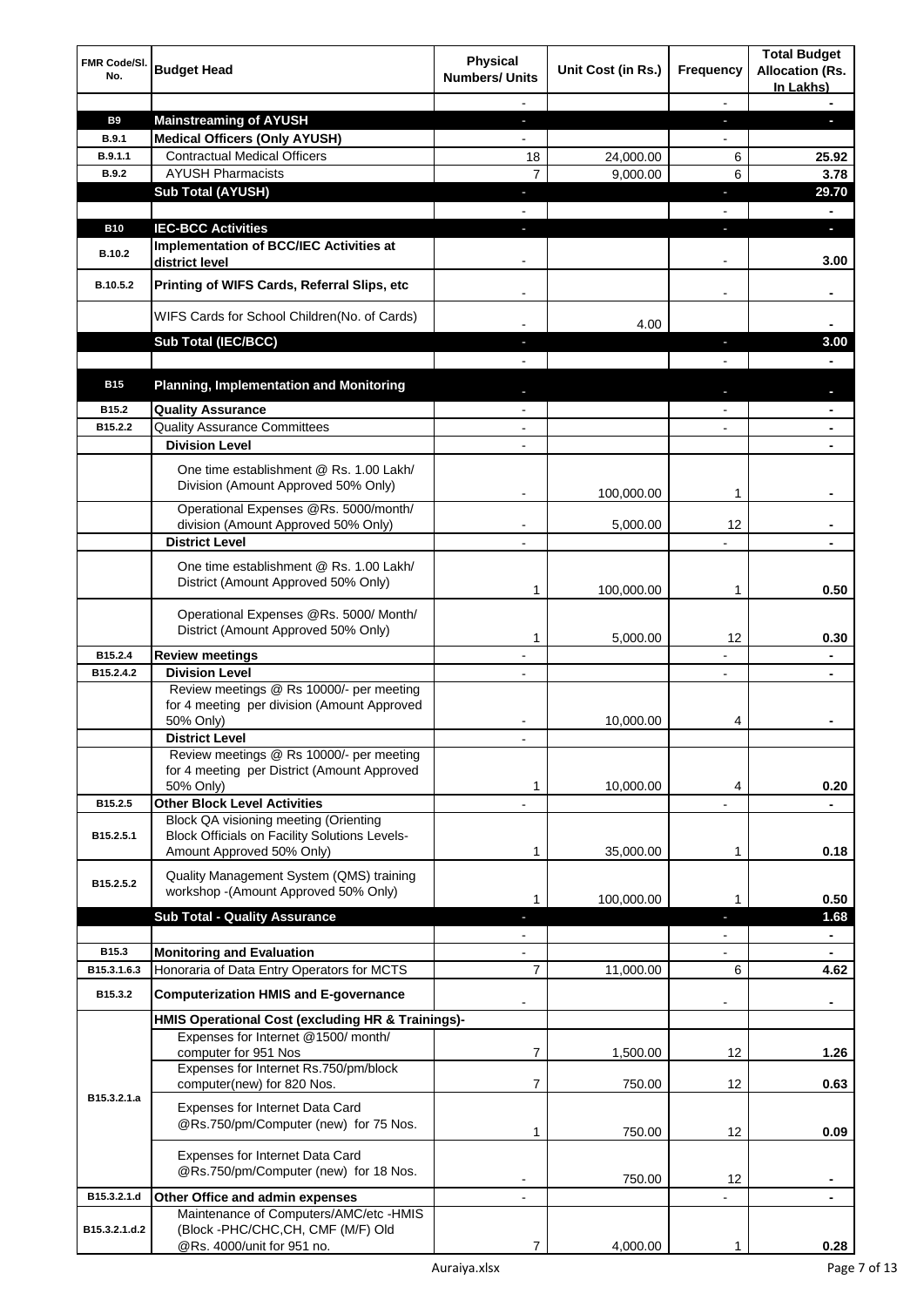| <b>FMR Code/SI.</b> | <b>Budget Head</b>                                                                                 | <b>Physical</b>       | Unit Cost (in Rs.) | <b>Frequency</b> | <b>Total Budget</b><br><b>Allocation (Rs.</b> |
|---------------------|----------------------------------------------------------------------------------------------------|-----------------------|--------------------|------------------|-----------------------------------------------|
| No.                 |                                                                                                    | <b>Numbers/ Units</b> |                    |                  | In Lakhs)                                     |
| B15.3.2.1.d.3       | Purchase of computer consumables/Admin<br>Expenses @ Rs.1000.00 for 951 no.-Six<br><b>Months</b>   | 7                     | 1,000.00           | 6                | 0.42                                          |
|                     | MCTS Operational Cost (excluding HR &                                                              |                       |                    |                  |                                               |
| B15.3.2.2.a         | Trainings)                                                                                         |                       |                    |                  |                                               |
| B15.3.2.2.b         | Procurement of<br>computers/Printers/Cartridges, etc. -<br>@50,000.00/Computer Systems for 820 No. | 7                     | 50,000.00          | 1                | 3.50                                          |
| B15.3.2.2.d         | Other Office and admin expenses                                                                    |                       |                    |                  |                                               |
| B15.3.3             | @12,000.00 per year -820 No.(New)<br>Other M & E Activities                                        | $\overline{7}$        | 12,000.00          | 1                | 0.84                                          |
| B15.3.3.5           | Review Meetings for MCTS @ Rs                                                                      |                       |                    |                  |                                               |
|                     | 4,000/meeting for 12 meetings                                                                      | 1                     | 4,000.00           | 12               | 0.48                                          |
|                     | <b>Sub Total - Monitoring and Evaluation</b>                                                       |                       |                    |                  | 12.12                                         |
| <b>B.16</b>         | <b>PROCUREMENT</b>                                                                                 |                       |                    |                  |                                               |
| B16.1.1             | <b>Procurement of Equipments: MH</b>                                                               |                       |                    |                  | $\blacksquare$                                |
| B16.1.1.2           | MVA/EVA Kits for Safe Abortion services                                                            | 10                    | 2,500.00           |                  | 0.25                                          |
| B16.1.6             | <b>Equipments for ARSH/ School Health</b>                                                          |                       |                    |                  | $\blacksquare$                                |
| B16.1.6.1           | Equipments for ARSH Clinics (New)<br><b>Sub Total (Procurement of Equipments)</b>                  |                       | 15,000.00          | 1                | 0.25                                          |
|                     |                                                                                                    |                       |                    |                  |                                               |
| B.16.2.1            | Drugs & supplies for MH                                                                            |                       |                    |                  | $\blacksquare$                                |
| B.16.2.1.2          | Drugs for Safe Abortion (No. of MMA<br>estimated in year 2013-14)                                  | 166                   | 200.00             |                  | 0.33                                          |
| B.16.2.4            | <b>Supplies for IMEP</b>                                                                           |                       |                    |                  |                                               |
| B.16.2.4.1          | Bio-Medical Waste Management-District<br>level                                                     |                       |                    |                  | 2.97                                          |
| B.16.2.4.2          | Bio-Medical Waste Management-CHC level                                                             |                       |                    |                  | 11.01                                         |
| B.16.2.4.3          | Cleaning/Washing, House keeping and<br>Laundry Management - District Level                         | $\blacksquare$        |                    |                  | 4.89                                          |
| B.16.2.4.4          | Cleaning/Washing, House keeping and<br>Laundry Management - CHC/PHC Level                          |                       |                    |                  | 12.24                                         |
|                     | <b>ASHA Drug Kits</b>                                                                              |                       |                    |                  |                                               |
| B.16.2.5.2          | Drug Kit replenishment for ASHAs @ Rs.                                                             |                       |                    |                  |                                               |
|                     | 300/ASHA<br>Drugs & supplies for WIFS                                                              | 984                   | 300.00             |                  | 2.95                                          |
| B.16.2.6            | For Govt. & Govt. aided Schools (Classes VI                                                        |                       |                    |                  |                                               |
|                     | to XII)                                                                                            |                       |                    |                  |                                               |
|                     | <b>Total Beneficiaries</b>                                                                         | 36,853                |                    |                  |                                               |
| B.16.2.6.1          | IFA Tables Required at District (Beneficiary*<br>52 Tabs)                                          | 1,916,355             | 0.12               |                  | 2.30                                          |
| B.16.2.6.2          | Albendazole Tablets Required at District<br>(Beneficiary *2 Tabs)                                  | 73,706                | 1.00               |                  | 0.74                                          |
| B.16.2.7            | Drugs & Supplies under SHP                                                                         |                       |                    |                  |                                               |
|                     | <b>For Aganwadi Centres</b>                                                                        |                       |                    |                  |                                               |
|                     | Expected No. of Children at AWCs<br>No. of IFA Bottles (One bottle of 100                          | 39,475                |                    |                  |                                               |
|                     | ml./child)<br>Albendazole Tablets (2 tablets per Child)                                            | 39,475<br>78,950      | 10.00<br>1.00      |                  | 3.95<br>0.79                                  |
|                     | For Primary Schools(For Govt. & Govt.<br>aided Schools Classes I to V)                             |                       |                    |                  |                                               |
|                     | Expected No. of Children in Schools                                                                | 66,249                |                    |                  |                                               |
|                     | No. of Tablets Required at District (52 Tabs./<br>Beneficiary)                                     | 3,444,972             | 0.12               |                  | 4.13                                          |
|                     | No. of Tablets Required at District (2 Tabs./<br>Beneficiary)                                      | 132,499               | 1.00               |                  | 1.32                                          |
|                     | <b>Medicines for Teams</b>                                                                         |                       |                    |                  |                                               |
|                     | No. of Blocks<br>First Time Medicines For Teams (2 Teams                                           | $\overline{7}$        |                    |                  |                                               |
|                     | in Each Block)                                                                                     | 14                    | 18,000.00          |                  | 2.52                                          |
|                     | Sub Total (Procurement of Drugs & Supplies)                                                        |                       |                    |                  | 50.15                                         |
| <b>B.17</b>         | <b>Drugs Warehouses/Logistics Management</b>                                                       |                       |                    |                  |                                               |
|                     | Honoraria of Staff at Regional Drug                                                                |                       |                    |                  |                                               |
|                     | Warehouse                                                                                          |                       |                    |                  |                                               |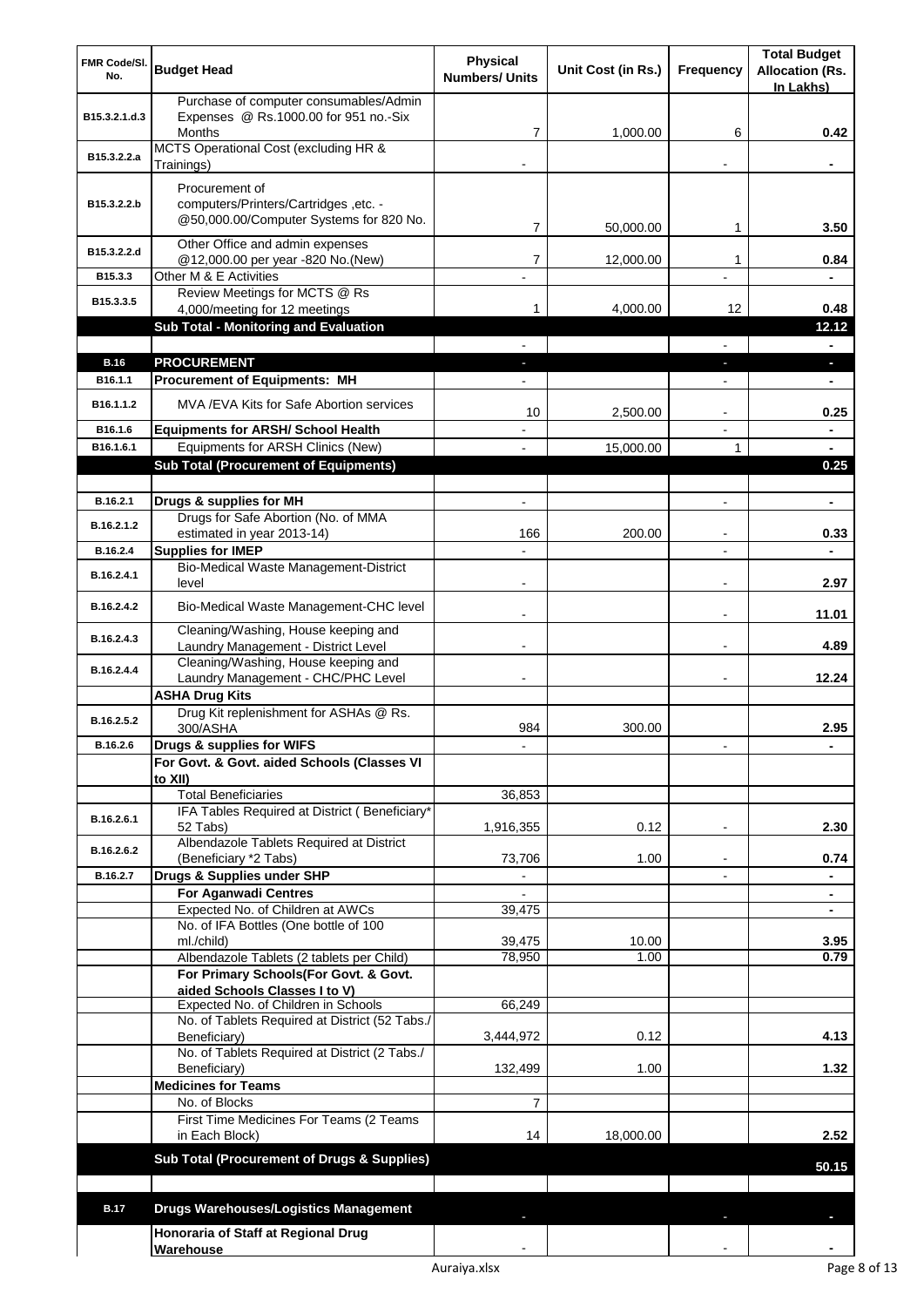| FMR Code/SI.<br>No. | <b>Budget Head</b>                                                                                                | <b>Physical</b><br><b>Numbers/ Units</b> | Unit Cost (in Rs.) | <b>Frequency</b>         | <b>Total Budget</b><br><b>Allocation (Rs.</b><br>In Lakhs) |
|---------------------|-------------------------------------------------------------------------------------------------------------------|------------------------------------------|--------------------|--------------------------|------------------------------------------------------------|
|                     | Accountant                                                                                                        |                                          | 10,000.00          | 6                        |                                                            |
|                     | Computer Operator Cum Store Keeper                                                                                |                                          | 10,000.00          | 6                        |                                                            |
|                     | Fork-Lift Operator cum Mechanic                                                                                   | $\overline{\phantom{0}}$                 | 6,500.00           | 6                        |                                                            |
| B.17.1              | Fourth class / Loader                                                                                             | $\overline{a}$                           | 6,500.00           | 6                        | $\blacksquare$                                             |
|                     | Generator Operator cum Electrician                                                                                | ۰                                        | 5,000.00           | 6                        |                                                            |
|                     | Sweeper                                                                                                           |                                          | 3,500.00           | 6                        |                                                            |
|                     | <b>Armed Guards</b>                                                                                               |                                          | 6,335.00           | 6                        |                                                            |
|                     | <b>General Guards</b>                                                                                             | $\overline{\phantom{0}}$                 | 5,157.00           | 6                        |                                                            |
|                     | Gardener                                                                                                          | $\blacksquare$                           | 3,000.00           | 6                        | $\blacksquare$                                             |
|                     | Honoraria of Staff at District Drug Warehouse                                                                     |                                          |                    |                          |                                                            |
|                     | Computer Operator Cum Store Keeper                                                                                | $\overline{\phantom{0}}$                 | 10,000.00          | 6                        |                                                            |
| B.17.3              | Generator Operator Cum Mechanic/Electricia                                                                        | $\overline{a}$                           | 5,000.00           | 6                        | $\blacksquare$                                             |
|                     | Loader                                                                                                            | $\overline{a}$                           | 5,000.00           | 6                        | $\blacksquare$                                             |
|                     | Choukidar                                                                                                         | $\overline{\phantom{0}}$                 | 5,000.00           | 6                        | $\blacksquare$                                             |
|                     | Part-time Sweeper                                                                                                 | L,                                       | 2,500.00           | 6                        |                                                            |
| B.17.4              | Others                                                                                                            | ٠                                        |                    | L,                       |                                                            |
| B.17.4.1            | Operational Cost for Regional Drug ware House                                                                     |                                          |                    | $\blacksquare$           |                                                            |
|                     | <b>Electricity Charges</b>                                                                                        |                                          |                    |                          |                                                            |
|                     | <b>Telephone Charges</b>                                                                                          |                                          |                    |                          |                                                            |
|                     | POL & Maintenance of DG Sets                                                                                      |                                          |                    |                          |                                                            |
|                     | Stationary                                                                                                        |                                          |                    |                          |                                                            |
|                     | Contingency                                                                                                       |                                          |                    |                          |                                                            |
|                     | <b>Sub Total-Drug Ware Houses</b>                                                                                 |                                          |                    |                          |                                                            |
|                     |                                                                                                                   |                                          |                    |                          |                                                            |
|                     | <b>GRAND TOTAL- MISSION FLEXIPOOL</b>                                                                             |                                          |                    |                          | 199.22                                                     |
| C.                  | <b>IMMUNISATION</b>                                                                                               | a.                                       |                    |                          |                                                            |
|                     | RI strengthening project (Review meeting,                                                                         |                                          |                    |                          |                                                            |
| C.1                 | Mobility support, Outreach services etc)                                                                          |                                          |                    |                          |                                                            |
| C.1.a               | Mobility Support for supervision for district                                                                     |                                          |                    |                          |                                                            |
|                     | level officers @Rs 250000/- Year                                                                                  | 1                                        | 250,000.00         | $\overline{a}$           | 2.50                                                       |
| C.1.b               | Mobility support for supervision at State level                                                                   |                                          |                    |                          |                                                            |
| C.1.c               | Printing and dissemination of Immunization<br>cards, tally sheets, monitoring forms etc.@<br>Rs 10 /- Beneficiary |                                          |                    |                          |                                                            |
|                     |                                                                                                                   | 45,000                                   | 10.00              | $\blacksquare$           | 4.50                                                       |
| C.1.d               | Support for Quarterly State level review                                                                          |                                          |                    |                          |                                                            |
|                     | meetings of district officer<br>Quarterly review meetings exclusive for RI at                                     |                                          |                    |                          |                                                            |
| C.1.e               | district level with Block Mos, CDPO, and<br>other stake holders (@ Rs 100/- per                                   |                                          |                    |                          |                                                            |
|                     | participant(5 participant / block)                                                                                | 140                                      | 100.00             |                          | 0.14                                                       |
|                     | Quarterly review meetings exclusive for RI at<br>block level @Rs 50/- per person as                               |                                          |                    |                          |                                                            |
| C.1.f               | honorarium/Asha(For travel) & Rs 25 per                                                                           |                                          |                    |                          |                                                            |
|                     | person at the disposal of MOIC for meeting                                                                        |                                          |                    |                          |                                                            |
|                     | expenses (Refreshment, stationery and<br>mis.)                                                                    | 5,064                                    | 75.00              |                          | 3.80                                                       |
|                     | Focus on slum & underserved areas in                                                                              |                                          |                    |                          |                                                            |
|                     | urban areas/alternative vaccinator for slums                                                                      |                                          |                    |                          |                                                            |
|                     | (Hiring of ANM @ 450/-per session for four                                                                        |                                          |                    |                          |                                                            |
| C.1.g               | sessions/month/slum of 10000 population                                                                           |                                          |                    |                          |                                                            |
|                     | and Rs.300/ month as contingency per slum<br>i.e.Rs.2100/-month/slum of 10000                                     |                                          |                    |                          |                                                            |
|                     | population)                                                                                                       | 48                                       | 2,100.00           |                          | 1.01                                                       |
|                     | Mobilization of children through ASHA or                                                                          |                                          |                    |                          |                                                            |
| C.1.h               | other mobilizers(@Rs 150/-per session)                                                                            | 17,092                                   | 150.00             | $\blacksquare$           | 25.64                                                      |
| C.1.i               | Alternative vaccine delivery in hard to reach                                                                     |                                          |                    |                          |                                                            |
|                     | areas(@Rs 150/-per session)                                                                                       | 1,008                                    | 150.00             | ÷                        | 1.51                                                       |
| C.1.j               | Alternative Vaccine Delivery in other                                                                             |                                          |                    |                          |                                                            |
|                     | areas(@Rs. 75/- per session)<br>To develop micro plan at sub-centre level(@                                       | 13,856                                   | 75.00              | $\overline{\phantom{a}}$ | 10.39                                                      |
| C.1.k               | Rs 100/- per sub centre)                                                                                          | 164                                      | 100.00             | $\overline{\phantom{a}}$ | 0.16                                                       |
|                     | For consolidation of micro plans at block                                                                         |                                          |                    |                          |                                                            |
| C.1.1               | level (@ Rs 1000/-per block per PHC and<br>Rs 2000/- per district)                                                | 9                                        | 1,000.00           |                          | 0.09                                                       |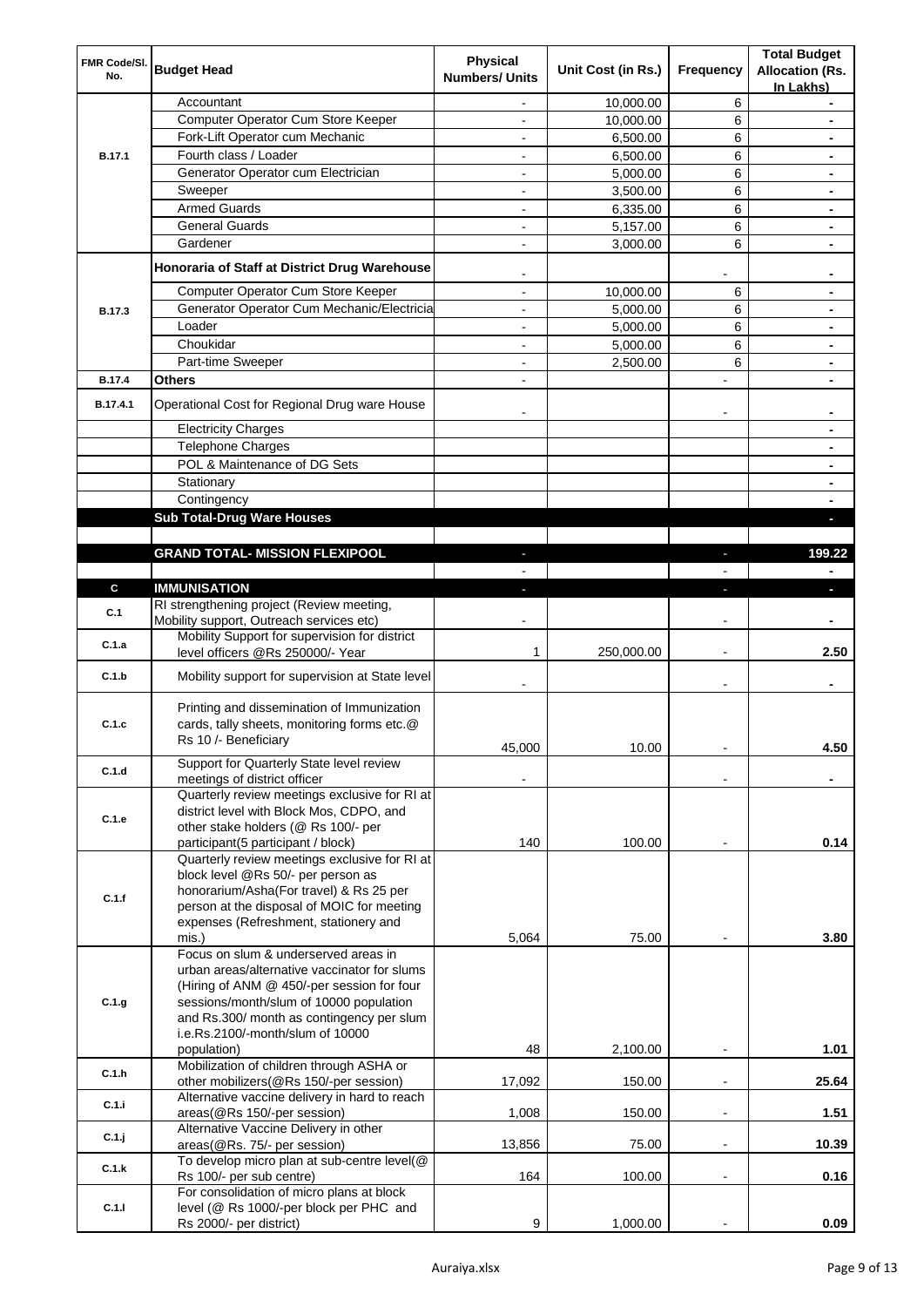| FMR Code/SI.<br>No. | <b>Budget Head</b>                                                                                                                                                                                                     | <b>Physical</b><br><b>Numbers/ Units</b> | Unit Cost (in Rs.) | <b>Frequency</b>         | <b>Total Budget</b><br><b>Allocation (Rs.</b> |
|---------------------|------------------------------------------------------------------------------------------------------------------------------------------------------------------------------------------------------------------------|------------------------------------------|--------------------|--------------------------|-----------------------------------------------|
|                     | POL for vaccine delivery from State to                                                                                                                                                                                 |                                          |                    |                          | In Lakhs)                                     |
| C.1.m               | district and from district to PHC/CHCs(@ Rs                                                                                                                                                                            |                                          |                    |                          |                                               |
|                     | 150000/- per district per year)<br>Consumables for computer including                                                                                                                                                  | 1                                        | 150,000.00         |                          | 1.50                                          |
| C.1.n               | provision for internet access for RIMS (@ Rs                                                                                                                                                                           |                                          |                    |                          |                                               |
|                     | 400/- per month per district)                                                                                                                                                                                          | 1                                        | 400.00             | 12                       | 0.05                                          |
| C.1.o               | Red/Black plastic bags etc.(@ Rs 3 per bag                                                                                                                                                                             | 18,636                                   | 3.00               | 2                        | 1.12                                          |
|                     | and 2 bags per session)<br>Hub Cutter/Bleach/Hypochlorite solution/                                                                                                                                                    |                                          |                    |                          |                                               |
| C.1.p               | Twin buckets(@ Rs 1200/- per PHC/CHC                                                                                                                                                                                   |                                          |                    |                          |                                               |
|                     | per year)                                                                                                                                                                                                              | 174                                      | 1,200.00           |                          | 2.09                                          |
| C.1.q               | Safety Pits(@ Rs 5250/- per pit)                                                                                                                                                                                       | 3                                        | 5,250.00           |                          | 0.16                                          |
|                     | Other Specific requirement<br>Fund for annual maintenance operation of                                                                                                                                                 |                                          |                    |                          |                                               |
|                     | WIC/WIF at division level @ Rs.40000/unit<br>of WIC/WIF                                                                                                                                                                |                                          | 40,000.00          |                          |                                               |
|                     | POL for generators and operational                                                                                                                                                                                     |                                          |                    |                          |                                               |
| C.1.r               | expenses at divisional vaccine storage point<br>@ Rs 2.00 Lakhs/ year/division vaccine                                                                                                                                 |                                          |                    |                          |                                               |
|                     | store points                                                                                                                                                                                                           |                                          | 200,000.00         |                          |                                               |
|                     | Electricity bill for WIC/WIF AT state and                                                                                                                                                                              |                                          |                    |                          |                                               |
|                     | divisional level @ Rs 1.50Lakhs/year<br>/division store points                                                                                                                                                         |                                          | 150,000.00         |                          |                                               |
|                     | <b>AEFI Kits</b>                                                                                                                                                                                                       | 45                                       | 200.00             |                          | 0.09                                          |
| C.2                 | <b>Salary of Contractual Staffs</b>                                                                                                                                                                                    |                                          |                    |                          |                                               |
| C.2.2               | <b>Computer Assistants at District level</b>                                                                                                                                                                           | 1                                        | 10,000.00          | 6                        | 0.60                                          |
| C.3                 | <b>Training under Immunisation</b>                                                                                                                                                                                     |                                          |                    |                          | $\blacksquare$                                |
| C.3.1               | District level Orientation training including<br>Hep B, Measles, AEFI & JE(wherever<br>required) for 2 days ANM, Multi Purpose<br>Health Worker (Male), LHV, Health Assistant<br>(Male/Female), Nurse Midwives, BEEs & |                                          |                    |                          |                                               |
|                     | other staff (as per RCH norms) @ Rs<br>46200/batch                                                                                                                                                                     |                                          | 46,200.00          |                          |                                               |
| C.3.2               | Three day training including Hep B, Measles<br>& JE(wherever required) of Medical Officers<br>of RI using revised MO training module) @<br>Rs 65600/ batch                                                             |                                          | 65,600.00          |                          |                                               |
|                     |                                                                                                                                                                                                                        |                                          |                    |                          |                                               |
| C.3.4               | Two days cold chain handlers training for<br>block level cold chain handlers by State and<br>district cold chain officers @ Rs 26600/batch                                                                             | 1                                        | 26,600.00          |                          | 0.27                                          |
| C.3.5               | One day training of block level data handlers<br>by DIOs and District cold chain officer to<br>train about the reporting formats of                                                                                    |                                          |                    |                          |                                               |
|                     | immunization @ Rs 300/ person                                                                                                                                                                                          | 9                                        | 300.00             | $\overline{\phantom{a}}$ | 0.03                                          |
| C.3.6               | Intensified immunization training of front line                                                                                                                                                                        |                                          |                    |                          |                                               |
| C.4                 | workers @ Rs 86660/batch<br><b>Cold Chain Maintenance</b>                                                                                                                                                              | 8                                        | 86,660.00          |                          | 6.93                                          |
|                     | Cold chain maintenance at PHC/CHC Level                                                                                                                                                                                |                                          |                    |                          |                                               |
|                     | (@Rs. 750/PHC/CHC per year)                                                                                                                                                                                            | 8                                        | 750.00             |                          | 0.06                                          |
|                     | Cold chain maintenance at District Level<br>(@Rs. 15000/year)                                                                                                                                                          | 1                                        | 15,000.00          |                          | 0.15                                          |
|                     | Asha Incentives- for full immunization @                                                                                                                                                                               |                                          |                    |                          |                                               |
|                     | RS.100 per child for full immunization in first                                                                                                                                                                        |                                          |                    |                          |                                               |
| C.5                 | year and Rs.50 per child for ensuring<br>complete immunization up to 2nd year of<br>age.(94.22% of the fund)                                                                                                           | 37,485                                   | 150.00             |                          | 52.98                                         |
|                     | <b>TOTOAL - ROUTINE IMMUNIZATION</b>                                                                                                                                                                                   |                                          |                    | ò.                       | 115.76                                        |
|                     |                                                                                                                                                                                                                        | $\blacksquare$                           |                    | $\overline{a}$           | $\overline{\phantom{0}}$                      |
| D                   | <b>National Disease Control Programmes</b>                                                                                                                                                                             | $\mathbf{r}$                             |                    | a,                       | ٠                                             |
| E                   | <b>Integrated Disease Surveillance Project</b><br>(IDSP)                                                                                                                                                               |                                          |                    |                          |                                               |
| E.1                 | Operational Costs (Rs. 25000/0 per Month)<br>including 10 Medical Colleges                                                                                                                                             |                                          |                    |                          | 3.00                                          |
| E.2                 | Remuneration for Contractual Human Resource                                                                                                                                                                            |                                          |                    |                          | $\blacksquare$                                |
| E.2.1               | Epidemiologist (Rs. 27500-44000)                                                                                                                                                                                       |                                          |                    |                          | 3.30                                          |
| E.2.2               | Microbiologist (Rs. 27500-44000)                                                                                                                                                                                       |                                          |                    |                          |                                               |
| E.3.2               | Data Manager (Rs. 18000 per Mth)                                                                                                                                                                                       |                                          |                    |                          | 2.16                                          |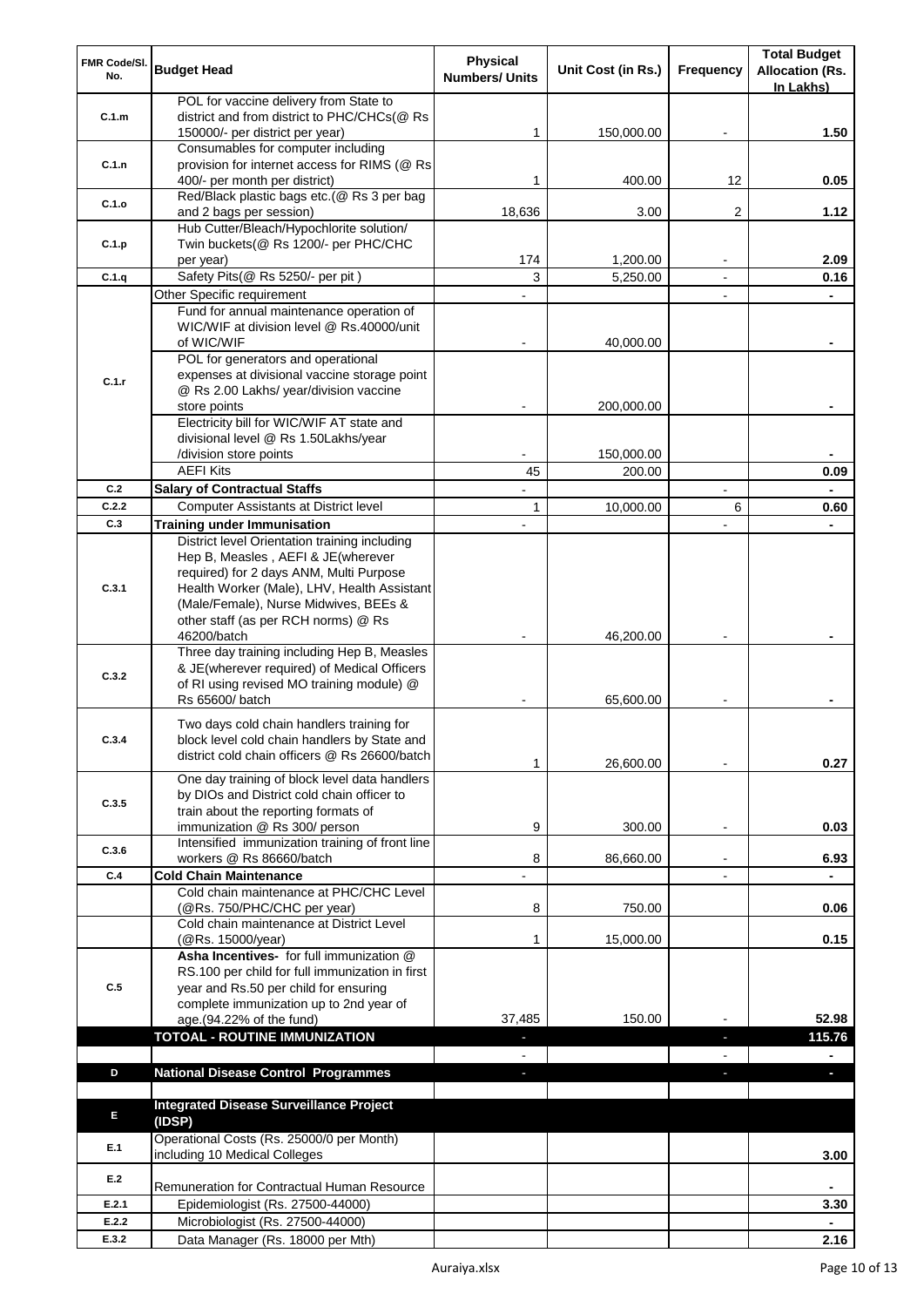| FMR Code/SI.<br>No. | <b>Budget Head</b>                                                                                                                                                                                                                                                    | <b>Physical</b><br><b>Numbers/ Units</b> | Unit Cost (in Rs.) | Frequency | <b>Total Budget</b><br><b>Allocation (Rs.</b><br>In Lakhs) |
|---------------------|-----------------------------------------------------------------------------------------------------------------------------------------------------------------------------------------------------------------------------------------------------------------------|------------------------------------------|--------------------|-----------|------------------------------------------------------------|
| E.3.3               | Data Entry Operator (Rs. 11000/mth)                                                                                                                                                                                                                                   |                                          |                    |           | 0.99                                                       |
|                     | <b>Training</b>                                                                                                                                                                                                                                                       |                                          |                    |           |                                                            |
|                     | Medical Officers (3 days) @ Rs 50000 /                                                                                                                                                                                                                                |                                          |                    |           |                                                            |
| E.8                 | Batch, for one batch                                                                                                                                                                                                                                                  |                                          |                    |           | 0.50                                                       |
|                     | Hospital Pharmacists/Nurses Training (1                                                                                                                                                                                                                               |                                          |                    |           |                                                            |
|                     | day) @ Rs.38000 / Batch for 1 batch                                                                                                                                                                                                                                   |                                          |                    |           | 0.38                                                       |
|                     | One Day Training of Medical College Doctors                                                                                                                                                                                                                           |                                          |                    |           |                                                            |
| E.8                 | Costs on account of Newly Formed Districts<br><b>TOTAL-IDSP</b>                                                                                                                                                                                                       |                                          |                    |           |                                                            |
|                     |                                                                                                                                                                                                                                                                       |                                          |                    |           | 10.33                                                      |
|                     | <b>National Vector Borne Disease Control</b>                                                                                                                                                                                                                          |                                          |                    |           |                                                            |
| F                   | Programme (NVBDCP)                                                                                                                                                                                                                                                    |                                          |                    |           |                                                            |
| F.1.1               | <b>Malaria</b>                                                                                                                                                                                                                                                        |                                          |                    |           |                                                            |
| F.1.1.b             | <b>ASHA Incentives</b>                                                                                                                                                                                                                                                |                                          |                    |           | 1.25                                                       |
|                     | Monitoring, Evaluation & Supervision &                                                                                                                                                                                                                                |                                          |                    |           |                                                            |
| F.1.1.d             | Epidemic preparedness including mobility                                                                                                                                                                                                                              |                                          |                    |           | 1.50                                                       |
| F.1.1.e             | <b>IEC/BCC</b>                                                                                                                                                                                                                                                        |                                          |                    |           | 0.42                                                       |
| F.1.1.g             | Training/Capacity Building                                                                                                                                                                                                                                            |                                          |                    |           | 0.25                                                       |
|                     | Sub Total - Malaria                                                                                                                                                                                                                                                   |                                          |                    |           | 3.42                                                       |
| F.1.2               | Dengue & Chikungunya                                                                                                                                                                                                                                                  |                                          |                    |           |                                                            |
|                     | Strengthening Surveillance for Apex Referral                                                                                                                                                                                                                          |                                          |                    |           |                                                            |
| F.1.2.a(iⅈ)         | Lab & Sentinel Surveillance Hospital                                                                                                                                                                                                                                  |                                          |                    |           |                                                            |
|                     |                                                                                                                                                                                                                                                                       |                                          |                    |           |                                                            |
| F.1.2.c             | Monitoring/Supervision and Rapid Response                                                                                                                                                                                                                             |                                          |                    |           | 0.20                                                       |
| F.1.2.d             | <b>Epidemic Preparedness</b>                                                                                                                                                                                                                                          |                                          |                    |           | 0.05                                                       |
| F.1.2.e             | Case Management                                                                                                                                                                                                                                                       |                                          |                    |           | 0.10                                                       |
| F.1.2.f             | Vector Control And Environmental                                                                                                                                                                                                                                      |                                          |                    |           |                                                            |
|                     | Management                                                                                                                                                                                                                                                            |                                          |                    |           |                                                            |
| F.1.2.g             | IEC/ BCC for Social Mobilization                                                                                                                                                                                                                                      |                                          |                    |           | 0.10                                                       |
| F.1.2.i             | Training/Workshop                                                                                                                                                                                                                                                     |                                          |                    |           | 0.10                                                       |
|                     | Sub Total - Dengue & Chikungunya                                                                                                                                                                                                                                      |                                          |                    |           | 0.55                                                       |
| F.1.3               | <b>AES/JE</b>                                                                                                                                                                                                                                                         |                                          |                    |           |                                                            |
| F.1.3.a             | Strengthening of Sentinel sites which will<br>include Diagnostics and Case Management,<br>supply of kits by Gol                                                                                                                                                       |                                          |                    |           |                                                            |
| F.1.3.b             | IEC / BCC Activities & printing material<br>pertaining to JE / AES                                                                                                                                                                                                    |                                          |                    |           |                                                            |
| F.1.3.c             | Capacity Building in case management of<br>Medical Officer and paramedical from<br>PHC/CHC at district level.                                                                                                                                                         |                                          |                    |           |                                                            |
| F.1.3.d             | Monitoring and supervision                                                                                                                                                                                                                                            |                                          |                    |           |                                                            |
| F.1.3.e             | Procurement of Insecticides (Technical<br>Malathion)                                                                                                                                                                                                                  |                                          |                    |           |                                                            |
|                     | Thermal Fog Machine (Small) @ 0.85                                                                                                                                                                                                                                    |                                          |                    |           |                                                            |
| F.1.3.f             | lac/machine                                                                                                                                                                                                                                                           |                                          |                    |           |                                                            |
| F.1.3.g             | Operational cost for Malathion fogging (As<br>per Availability of 3 MT Technical Malathion<br>per district)                                                                                                                                                           |                                          |                    |           |                                                            |
| $F.1.3.$ j          | Paediatric ICU Establishment and HR &<br>operational cost for Paediatric ICU in                                                                                                                                                                                       |                                          |                    |           |                                                            |
| F.1.3.k             | <b>Endemic Districts</b><br>ASHA Insentivization for sensitizing                                                                                                                                                                                                      |                                          |                    |           |                                                            |
|                     | community<br>Sub Total - AES/JE                                                                                                                                                                                                                                       |                                          |                    |           |                                                            |
| F.1.4               | <b>Lymphatic Filariasis</b>                                                                                                                                                                                                                                           |                                          |                    |           |                                                            |
|                     |                                                                                                                                                                                                                                                                       |                                          |                    |           |                                                            |
| F.1.4.a             | State Task Force, STAC Meeting, printing<br>forms & register/ Mobility support, district<br>coordination meeting, sensitization of media<br>etc., Morbidity management, monitoring &<br>supervision and mobility support for Rapid<br>response including Line listing |                                          |                    |           | 2.90                                                       |
| F.1.4.b             | Micro Filaria Survey                                                                                                                                                                                                                                                  |                                          |                    |           | 0.49                                                       |
| F.1.4.c             | Post MDA Assessment by medical colleges<br>(Govt,& Private)/ ICMR institutions                                                                                                                                                                                        |                                          |                    |           | 0.14                                                       |
| F.1.4.d             | Training / Sensitization of district level<br>officers on ELF & Drug Distributors /<br>Peripheral health workers                                                                                                                                                      |                                          |                    |           | 1.50                                                       |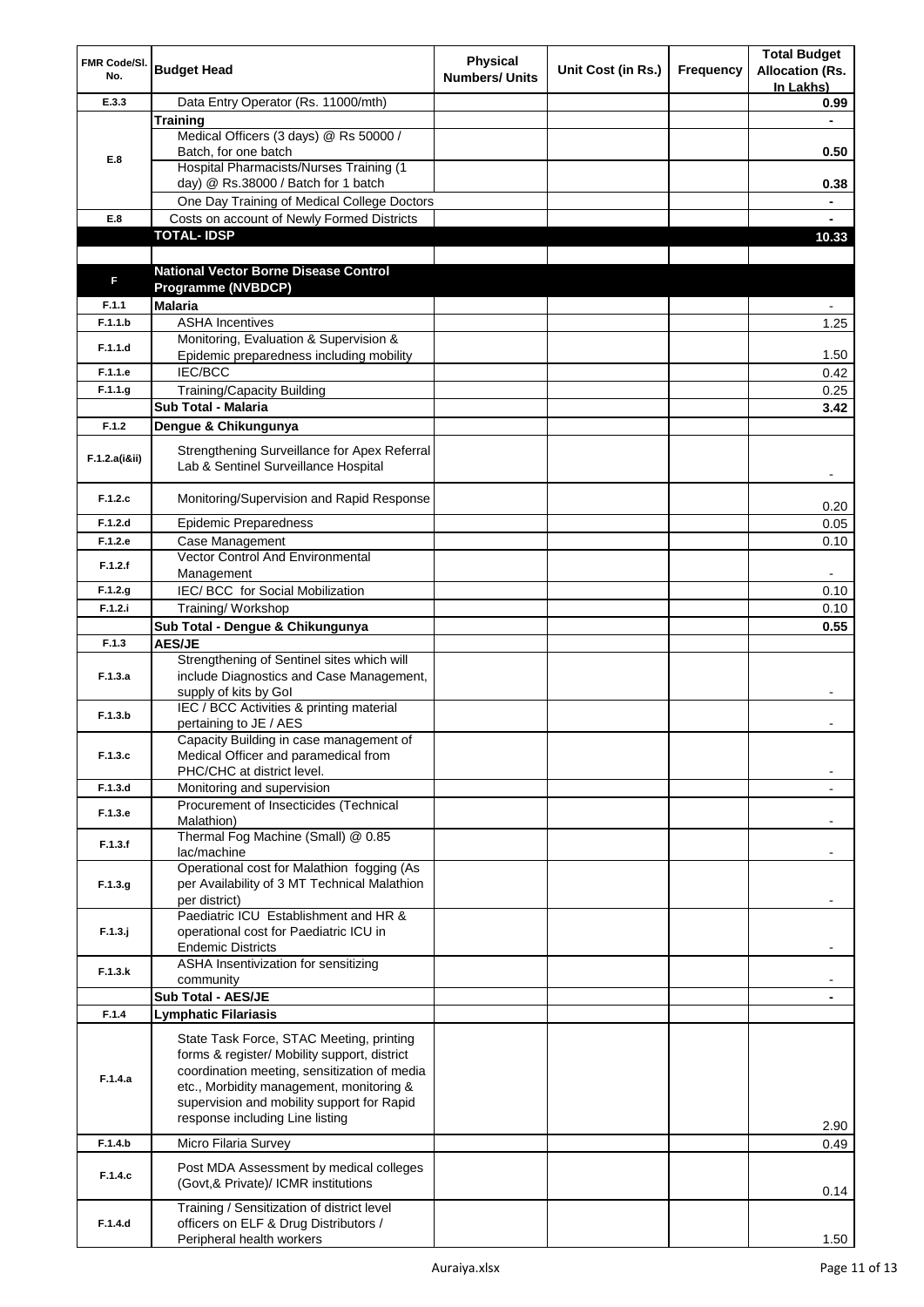| FMR Code/SI.<br>No. | <b>Budget Head</b>                                                                     | <b>Physical</b><br><b>Numbers/ Units</b> | Unit Cost (in Rs.) | <b>Frequency</b> | <b>Total Budget</b><br><b>Allocation (Rs.</b><br>In Lakhs) |
|---------------------|----------------------------------------------------------------------------------------|------------------------------------------|--------------------|------------------|------------------------------------------------------------|
| F.1.4.e             | Specific IEC/ BCC at State, districts, PHC,<br>Sub Centre & village lable VHSC/GKs     |                                          |                    |                  | 1.20                                                       |
| F.1.4.f             | Honorarium for Drug Distributors including<br>ASHA & Supervisors involve in MDA        |                                          |                    |                  | 2.80                                                       |
| F.1.4.h.ii          | M.F.Survey in Non Endemic districts                                                    |                                          |                    |                  |                                                            |
|                     | Sub Total - Lymphatic Filariasis                                                       |                                          |                    |                  | 9.03                                                       |
| F.1.5               | Kalazar                                                                                |                                          |                    |                  |                                                            |
| F.1.5               | Case Search/ Camp Approach                                                             |                                          |                    |                  | $\blacksquare$                                             |
| F.1.5.a             | Spray Pumps & Accessories                                                              |                                          |                    |                  | $\overline{\phantom{a}}$                                   |
| F.1.5.b             | Operational Cost for Spray including Spray<br>Wages & Pending liability of spray wages |                                          |                    |                  | $\blacksquare$                                             |
| F.1.5.c             | Mobility / P.O.L./ Supervision                                                         |                                          |                    |                  | $\overline{\phantom{a}}$                                   |
| F.1.5.d             | Monitoring & Evaluation                                                                |                                          |                    |                  |                                                            |
| F.1.5.e / F.1.5.f   | Training for Spraying /IEC/<br>BCC/Advocacy/Incentive to ASHA/Loss of<br>Wages         |                                          |                    |                  |                                                            |
|                     | Sub Total - Kalazar                                                                    |                                          |                    |                  |                                                            |
|                     | Cash grant for Decentralized commodities for                                           |                                          |                    |                  |                                                            |
|                     | Malaria + Filaria F.6                                                                  |                                          |                    |                  |                                                            |
| F.6(a,b,c,k)        | Drugs (Chloroquine, Primaquine 2.5/7.5mg)<br>and ACT                                   |                                          |                    |                  | 0.30                                                       |
| F.6.f               | D.E.C.                                                                                 |                                          |                    |                  | 3.55                                                       |
| F.6.h               | NS 1 antigen Kit<br>Dengue                                                             |                                          |                    |                  |                                                            |
|                     | Larvicidal (Temephos, Bti(AS)/Bti (wp)(for                                             |                                          |                    |                  |                                                            |
| F.6.i               | polluted and non polluted water)                                                       |                                          |                    |                  | 0.40                                                       |
|                     | <b>Sub Total- Dec.Commodities</b>                                                      |                                          |                    |                  | 4.25                                                       |
|                     | <b>TOTAL-NVBDCP</b>                                                                    |                                          |                    |                  | 17.25                                                      |
|                     |                                                                                        |                                          |                    |                  |                                                            |
| G                   | <b>National Leprosy Eradication</b><br>Programme(NLEP)                                 |                                          |                    |                  |                                                            |
| G.1                 | <b>Case Detection and Management</b>                                                   |                                          |                    |                  |                                                            |
| G.1.1               | Specific Plan for high endemic blocks of low<br>endemic districts                      |                                          |                    |                  |                                                            |
|                     | No. of High endemic blocks in Low endemic<br>Districts (ANCDR more than 10)            |                                          |                    |                  |                                                            |
|                     | House to House Visit by Search team                                                    |                                          |                    | $\blacksquare$   |                                                            |
|                     | Confrmaton of suspect                                                                  |                                          |                    |                  | $\blacksquare$                                             |
|                     | Intensive IEC Activity                                                                 |                                          |                    |                  |                                                            |
| G.1.2               | <b>Services in Urban services</b>                                                      |                                          |                    |                  |                                                            |
|                     | Urban Project 2 Mega cities, 2 medium City                                             |                                          |                    |                  |                                                            |
|                     | 2, 8 Medium City 1, 40 Townships<br><b>ASHA involvement</b>                            |                                          |                    |                  |                                                            |
| G.1.3               | <b>ASHA Sensitization</b>                                                              |                                          |                    |                  | 0.104                                                      |
|                     | <b>ASHA Incentive for Services</b>                                                     |                                          |                    |                  | 0.150                                                      |
| G.1.4               | <b>Materials &amp; Supplies</b>                                                        |                                          |                    |                  |                                                            |
|                     | Supportive Drugs & Dressing materials                                                  |                                          |                    |                  | 0.40                                                       |
|                     | Laboratory reagents and equipments                                                     |                                          |                    |                  |                                                            |
|                     | scalpels etc.                                                                          |                                          |                    |                  | 0.08                                                       |
|                     | Printing works                                                                         |                                          |                    |                  | 0.12                                                       |
| G.1.5               | <b>NGO Services</b>                                                                    |                                          |                    |                  |                                                            |
| G.2                 | <b>DPMR</b>                                                                            |                                          |                    |                  | $\blacksquare$                                             |
|                     | MCR Protective Footwear (12500 pairs)                                                  |                                          |                    |                  | 0.50                                                       |
|                     | Aids Appliances, Self Care Kit items etc.                                              |                                          |                    |                  | 0.17                                                       |
|                     | Welfare allowance for RCS patients @ Rs<br>8000                                        |                                          |                    |                  |                                                            |
|                     | Reimbursement to institutions for RCS                                                  |                                          |                    |                  | ٠                                                          |
|                     | Screening cum Self Care Camp                                                           |                                          |                    |                  |                                                            |
| G.3                 | <b>IEC</b>                                                                             |                                          |                    |                  |                                                            |
|                     | Mass Media (TV, Radio, Press etc.)                                                     |                                          |                    |                  | 0.39                                                       |
|                     | Outdoor Media (Posters, Banners, Kiosk,                                                |                                          |                    |                  |                                                            |
|                     | Hoardings, Display boards, Miking etc.)                                                |                                          |                    |                  | 0.23                                                       |
|                     | Rural Media (Folk shows etc.)                                                          |                                          |                    |                  | 0.20                                                       |
|                     | Advocacy meeting                                                                       |                                          |                    |                  | 0.05                                                       |
| G.4                 | <b>Human Resource</b>                                                                  |                                          |                    |                  | $\blacksquare$                                             |
|                     | District Leprosy Consultant in high endemic<br>districts                               |                                          |                    |                  | 2.70                                                       |